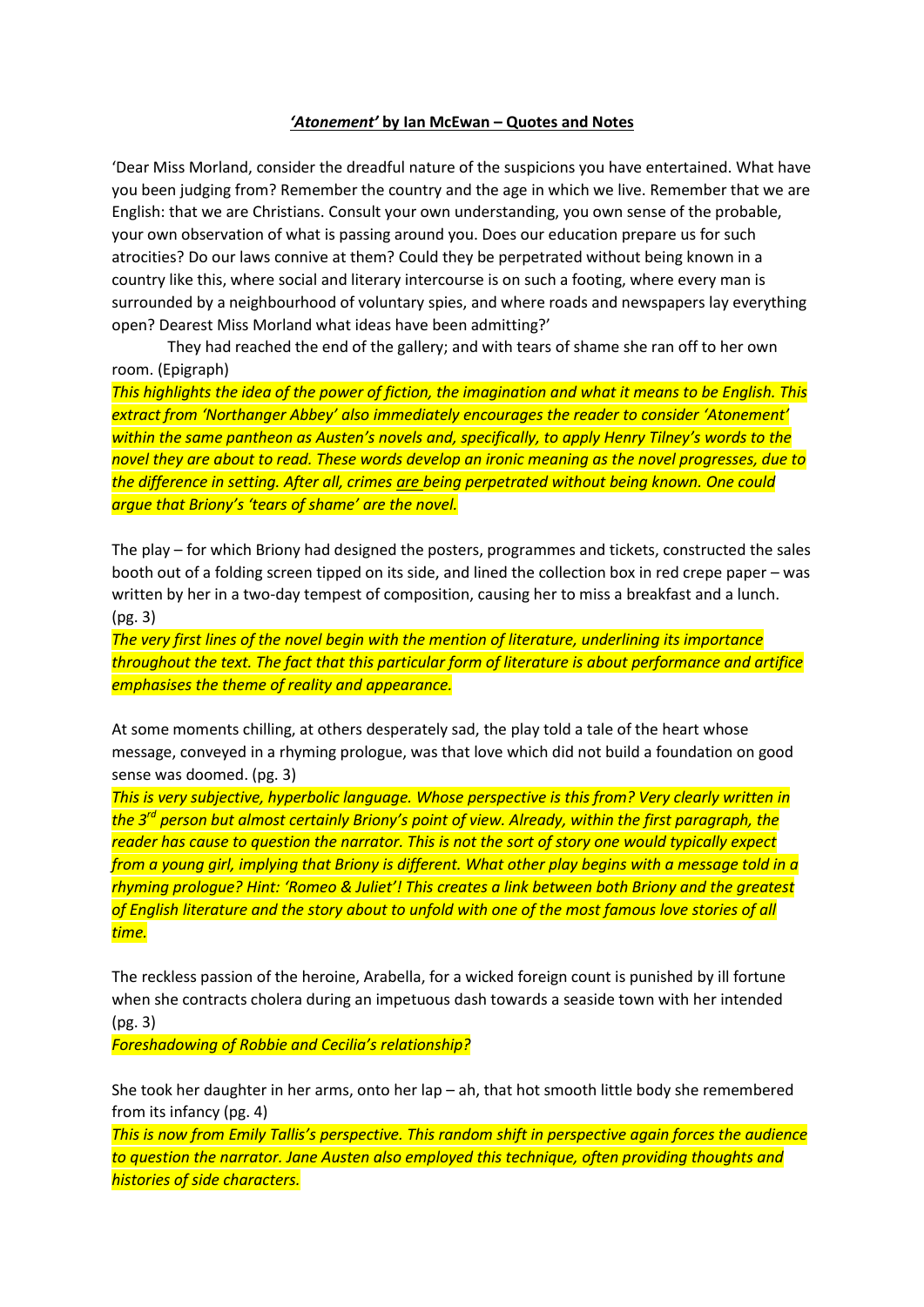Whereas her big sister's room was a stew of unclosed books, unfolded clothes, unmade bed, unemptied ashtrays, Briony's was a shrine to her controlling demon: the model farm spread across a deep window ledge consisted of the usual animals, but all facing one way – towards their owner – as if about to break into song, and even the farmyard hens were neatly corralled. (pg. 4-5) *Repetition of 'un' suggests that her sister doesn't finish things. This is a contrast to Briony whom the audience first meets finishing something, and whose finished product they are themselves reading. This is foreshadowing for Cecilia whose life is unfinished (in that she dies at a young age) and who is even unable to finish sexual intercourse, due to Briony's interruption. The model farm highlights Briony's need for control and is a demonstration of her authorial desire to play God.*

A mutant double acorn, fool's gold, a rain-making spell bought at a funfair, a squirrel's skull as light as a leaf. (pg. 5)

*Briony's secrets are interesting. The double acorn is a seed which has lost the ability to germinate, the fool's gold promises fortune but doesn't follow through, the spell is worthless, and the skull literally symbolises death. The only thing secret about these treasures is their location and, like the contents, promise greater things but can't deliver.*

Only when a story was finished, all fates resolved and the whole matter sealed off at both ends so it resembled, at least in one respect, every other finished story in the world, could she feel immune, and ready to punch holes in the margins, bind the chapters with pieces of string, paint or draw the cover, and take the finished work to show to her mother, or her father, when he was home. (pg. 6) *Highlights the superficial. Appearance/reality.*

A world could be made in five pages, and one that was more pleasing than a model farm. The childhood of a spoiled prince could be framed within half a page, a moonlit dash through sleepy villages was one rhythmically emphatic sentence, falling in love could be achieved in a single word – a *glance*. The pages of a recently finished story seemed to vibrate in her hand with all the life they contained. Her passion for tidiness was also satisfied, for an unruly world could be made just so. A crisis in a heroine's life could be made to coincide with hailstones, gales and thunder, whereas nuptials were generally blessed with good light and soft breezes. A love of order also shapes the principles of justice, with death and marriage the main engines of housekeeping, the former being set aside exclusively for the morally dubious, the latter a reward withheld until the final page. (pg. 7) *The power of literature. This is the author/Briony reflecting on their own art and is akin to Austen's defence of the novel in 'Northanger Abbey'. Despite what Briony thinks here about the advantages of the novel, 'Atonement' does not conform to these expectations. There is pathetic fallacy used (the heat) but that differs greatly from the dramatic storms Briony images. Also consider that death is not set aside for the morally dubious as we see numerous victims of war die (a message on war itself) as well as being told of Robbie and Cecilia's deaths. The only marriage we see does not come on the final page and is certainly no reward.* 

That Lola, who was fifteen, and the nine-year-old twins, Jackson and Pierrot, were refugees from a bitter domestic civil war should have mattered more to Briony. (pg. 8) *This is almost certainly the older Briony's perspective, speaking in hindsight, saying what she should have been concerned with.* 

She vaguely knew that divorce was an affliction, but she did not regard it as a proper subject. (pg. 8) *Divorce does not fit with Briony's ideas of romance and 'stories'. It is not a happy ending and cannot be undone.*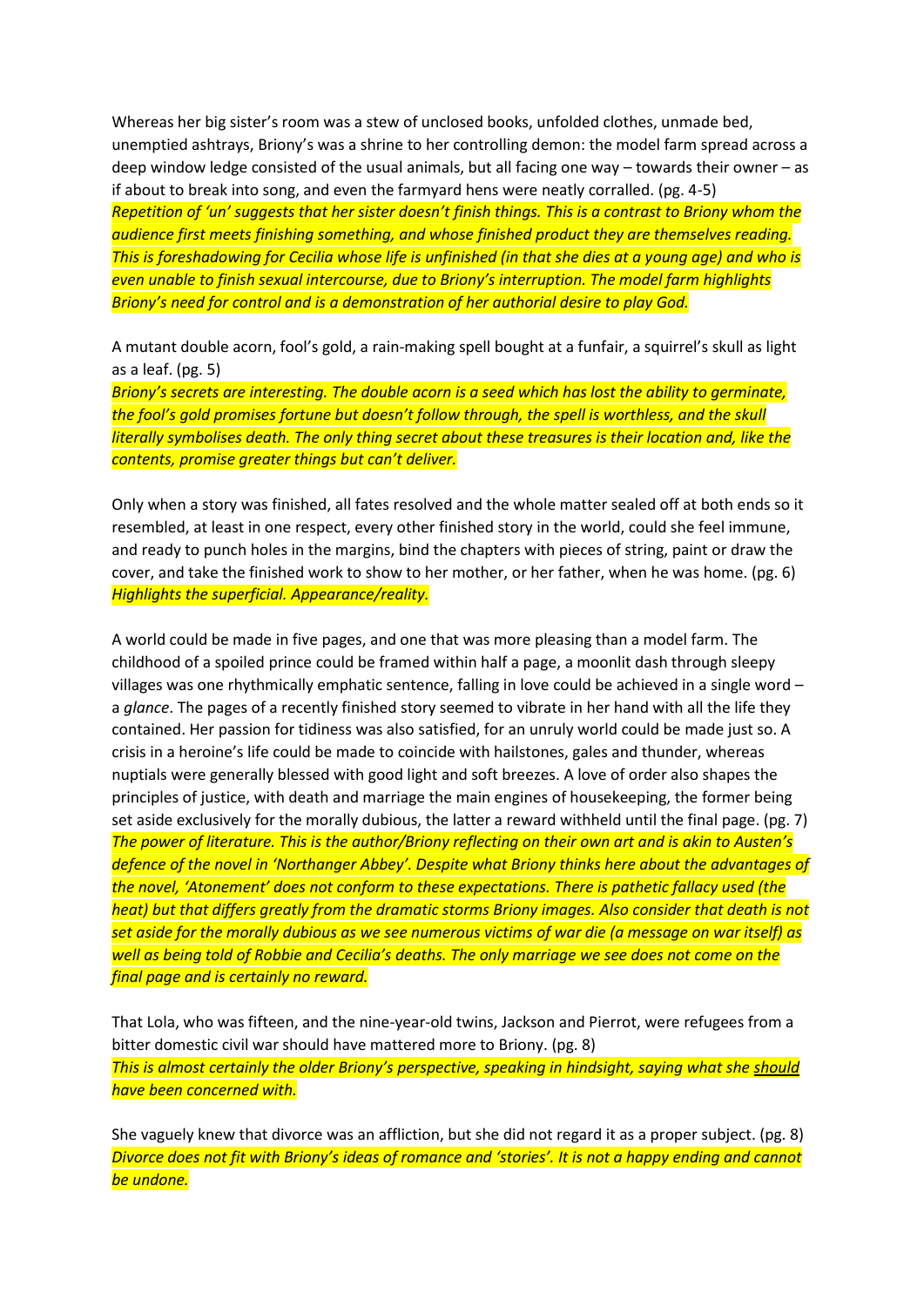Marriage was the thing, or rather, a wedding was, with its formal neatness of virtue rewarded, the thrill of its pageantry and banqueting, and dizzy promise of a lifelong union. A good wedding was an unacknowledged representation of the as yet unthinkable – sexual bliss. In the aisles of country churches and grand city cathedrals, witnessed by a whole society of approving family and friends, her heroines and heroes reached their innocent climaxed and needed to go no further. (pg. 9) *This perspective highlights Briony's naïveté. Her insistence that the wedding is 'the thing' places emphasis on superficial artifice. This also displays her sexual innocence, possibly explaining her misinterpretation of later events.*

Like re-armament and the Abyssinia Question (pg. 9) *This foreshadows the war.*

This trio clearly had the knack of being what they were not. (pg. 10) *Reality/illusion. Encourages the audience to question anything they hear about/from these three characters.*

The best that could be said was that Arabella's lack of freckles was the sign – the hieroglyph, Briony might have written – of her distinction. Her purity of spirit would never be in doubt, though she moved through a blemished world. (pg. 10)

*Ironic as Lola (who plays Arabella) is about to lose her purity. Her purity (innocence) is never questioned throughout the novel, in regards the rape and her knowledge of her attacker.*

Briony knew he had a point. This was precisely why she loved plays, or hers at least; everyone would adore her. (pg. 11)

Beautiful and dead, and barefoot, or perhaps wearing the ballet pumps with the pink ribbon straps… (pg. 14-15)

*Even when supposedly distraught and dramatic, Briony is concerned with the superficial and appearance.* 

## Bernini's *Triton*. (pg. 18)

*Appearance/reality. The fountain is a reproduction and not the real thing. Triton was a Greek God and messenger of the sea. He was usually represented as a merman. This ties into the theme of appearance/reality as historically, sailors' encounters with mermaids were often actually dugongs/manatees. Mermaids were also often a symbol of disaster as they lured ships onto the rocks with their songs. Because Triton (a merman) stands over Robbie and Cecilia during the turning point of their relationship, he can be seen to be foreshadowing the misery they will later face and the oncoming disaster. Triton had a conch shell which could raise or calm waves, however this is subverted somewhat when it is revealed that the fountain "could blow through his conch a jet only two inches high". This is underwhelming, much like Robbie and Cecilia's thwarted relationship. First appearance of water as a motif.*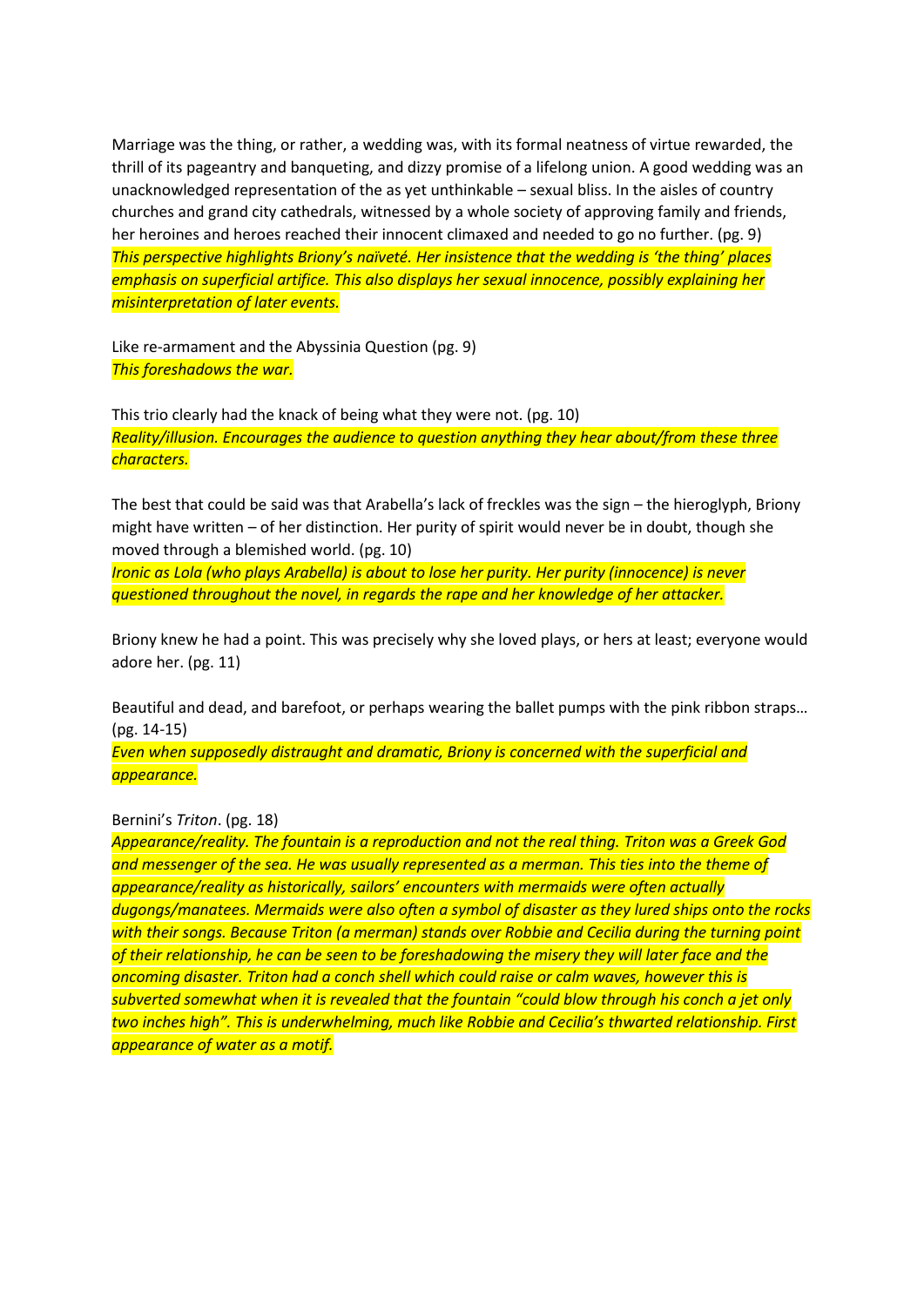Could not conceal the ugliness of the Tallis home – barely forty years old, bright orange brick, squat, lead-paned baronial Gothic, to be condemned one day in an article by Pevsner, or one of his team, as a tragedy of wasted chances. (pg. 19)

*Appearance/reality. The Tallis house is in the Gothic style, despite being barely forty years old and, thus, too young to be truly Gothic. Pevsner (and his team) wrote architectural guides to the UK. This comment about their condemnation demonstrates perspective and hindsight. The description of a 'tragedy of wasted chances' could also be used to describe the novel.*

Cecilia's grandfather, who grew up over an ironmonger's shop and made the family fortune with a series of patents on padlocks, bolts, latches and hasps. (pg 19) *These are all things used to keep secrets.* 

The vase she was looking for was on an American cherry-wood table by the French windows which were slightly ajar. (pg. 20)

*The mention of 'American' and 'French' foreshadows the war.* 

By the unplayed, untuned harpsichord and the unused rosewood music stands. (pg. 20) *The focus here is on appearance, rather than use.*

Richardson's *Clarissa*. (pg. 21)

*This is one of the longest novels in the English language. In it Clarissa is raped (like Lola) and betrayed by her family (like Cecilia). The title character's name is not unlike Cecilia. Indeed, Austen makes reference to the novel 'Cecilia' by Frances Burney in 'Northanger Abbey'. In this, an orphan heiress must make her own way in London, much in the same way that Cecilia has to after she disowns her family after Robbie's trial. The fact that she is constantly reading and not finishing, again underlines the unfinished nature of Cecilia's story.* 

The ancestors were irretrievably sunk in a bog of farm labouring, with suspicious and confusing changes of surnames among the men, and common-law marriages unrecorded in the parish registers. (pg. 21)

*The phrasing of 'irretrievably sunk in a bog' demonstrates Cecilia's opinion of the lower working classes. This explains why she is so quick to assume that Danny Hardman is responsible for raping Lola. The fact that she made only a 'half-hearted start' on the family tree, again underlines the unfinished nature of Cecilia's story.* 

A hangover from his Communist Party time – another abandoned fad, along with his ambitions in anthropology, and the planned hike from Calais to Istanbul. (pg. 22)

*Communism doesn't seem to fit Robbie. This is about the value of community and against the bourgeoisie. This is ironic given Mr Tallis is paying for his education. The idea of hobbies as abandoned fads creates a link with Cecilia who, it has already been identified, also does not finish or see things through. The hike is foreshadowing Robbie's later activities. Calais is in France, and Istanbul in Turkey. The coming war which Robbie will be involved with will stretch across Europe from France to Turkey. He will later hike across France in Part 2, though not as he imagined.* 

It had once belonged to her Uncle Clem, whose funeral, or re-burial at the end of the war she remembered quite well: the gun carriage arriving at the country churchyard, the coffin draped in the regimental flag, the raised swords, the bugle at the graveside. (pg. 22) *This foreshadows Robbie's ultimate fate.*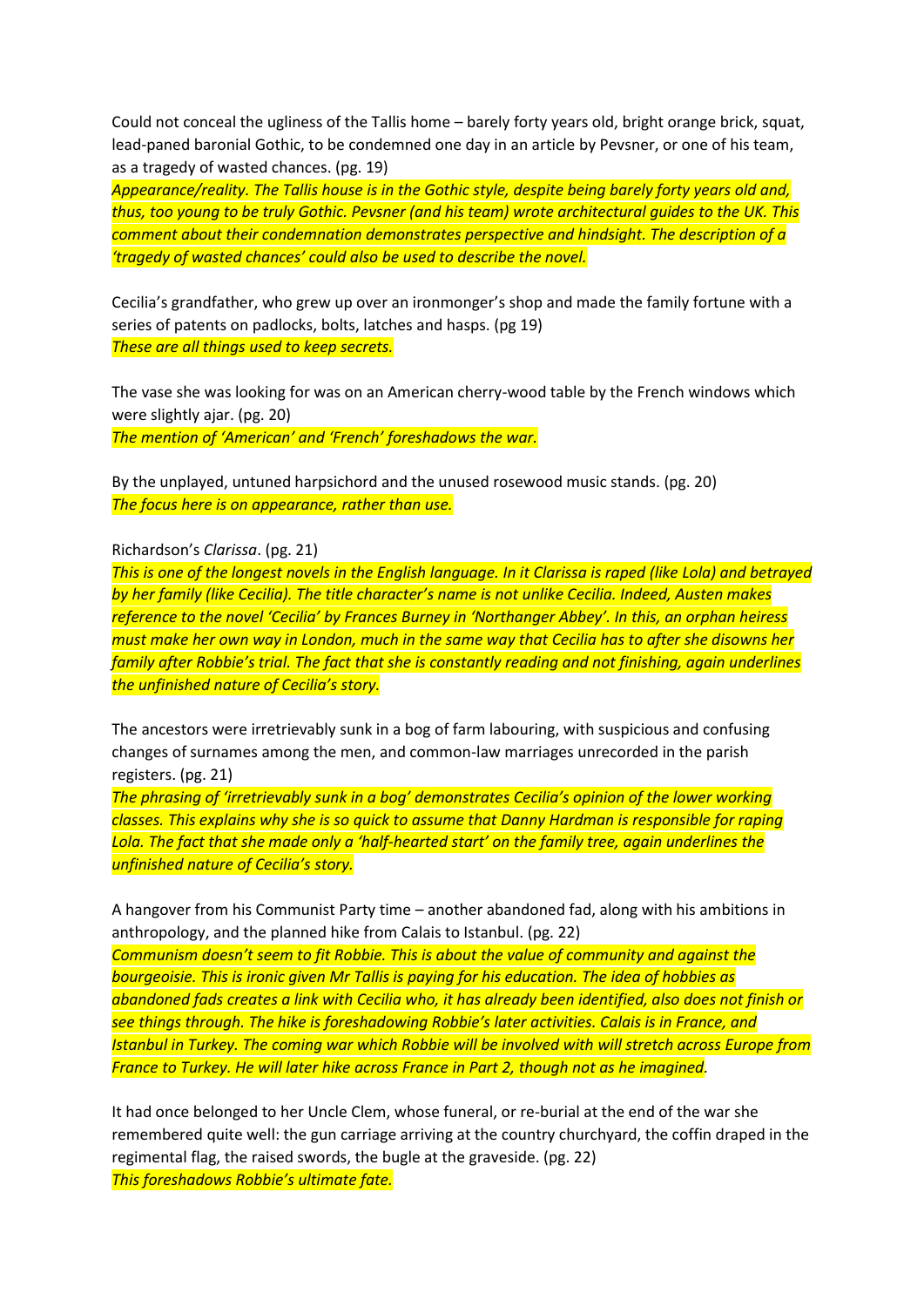Meissen porcelain. (pg. 23) *German company, but comes to represent the English.*

In order to achieve a natural chaotic look … the flowers had simply been dropped in the vase in the same carefree spirit with which they had been picked. (pg. 23) *Contrast with Briony.*

His death just a week before the Armistice. (pg. 24)

*Foreshadows Robbie's fate but also places emphasis on family. The fact that he died just a week before the Armistice and that Robbie dies just before he can leave Dunkirk – so close to being saved, makes a statement about the waste of life during war.*

'How's *Clarissa*?' … 'I'd rather read Fielding any day' (pg. 25) *The first time the reader sees Robbie and Cecilia communicate, they are talking about literature, creating a link between the couple and this in the reader's mind. Fielding refers to Henry Fielding who is known for his satire.*

She saw his eyes again, green and orange flecks, like a boy's marble. (pg. 26) *By comparing Robbie's eyes to a marble, McEwan makes him seem young and innocent, like a child, which ultimately makes his fate harder to swallow.*

He was play-acting. (pg. 27) *Appearance/reality.*

The whole stature had acquired around its northerly surfaces a blueish-green patina. (pg. 28) *Like the family, becoming tarnished by the events of the day.*

Drowning herself would be his punishment. (pg. 30)

*The motif of water appears again. This may be a reference to Virginia Woolf, to whose writing this first part of the novel is compared by Cyril Connelly in Part 3.* 

It was difficult to see because the roiling surface had yet to recover its tranquillity. (pg. 30) *Water, throughout the novel, is symbolic of cleansing (something required in order to gain atonement), yet here the roiling surface symbolises the trouble to come for these two. Their lives will never again 'recover its tranquillity'.*

Briony came down at intervals to check on his progress. She was forbidden to help, and Jackson, of course, had never laundered a thing in his life. (pg. 32)

*This punishment (for an entirely understandable thing) does not help Jackson, and neither Betty nor Briony approve of it. This emphasises Emily's distance from the family and her ineffectualness as a mother.* 

Briony suspected that behind her older cousin's perfect manners was a destructive intent. (pg. 34) *The word 'suspected' makes it clear that this is only Briony's thought and she is, in fact, reading into things. This creates a similarity with Cecilia who spends all of Chapter Two reading too much into Robbie's words and actions, though, of course, for an entirely different reason.*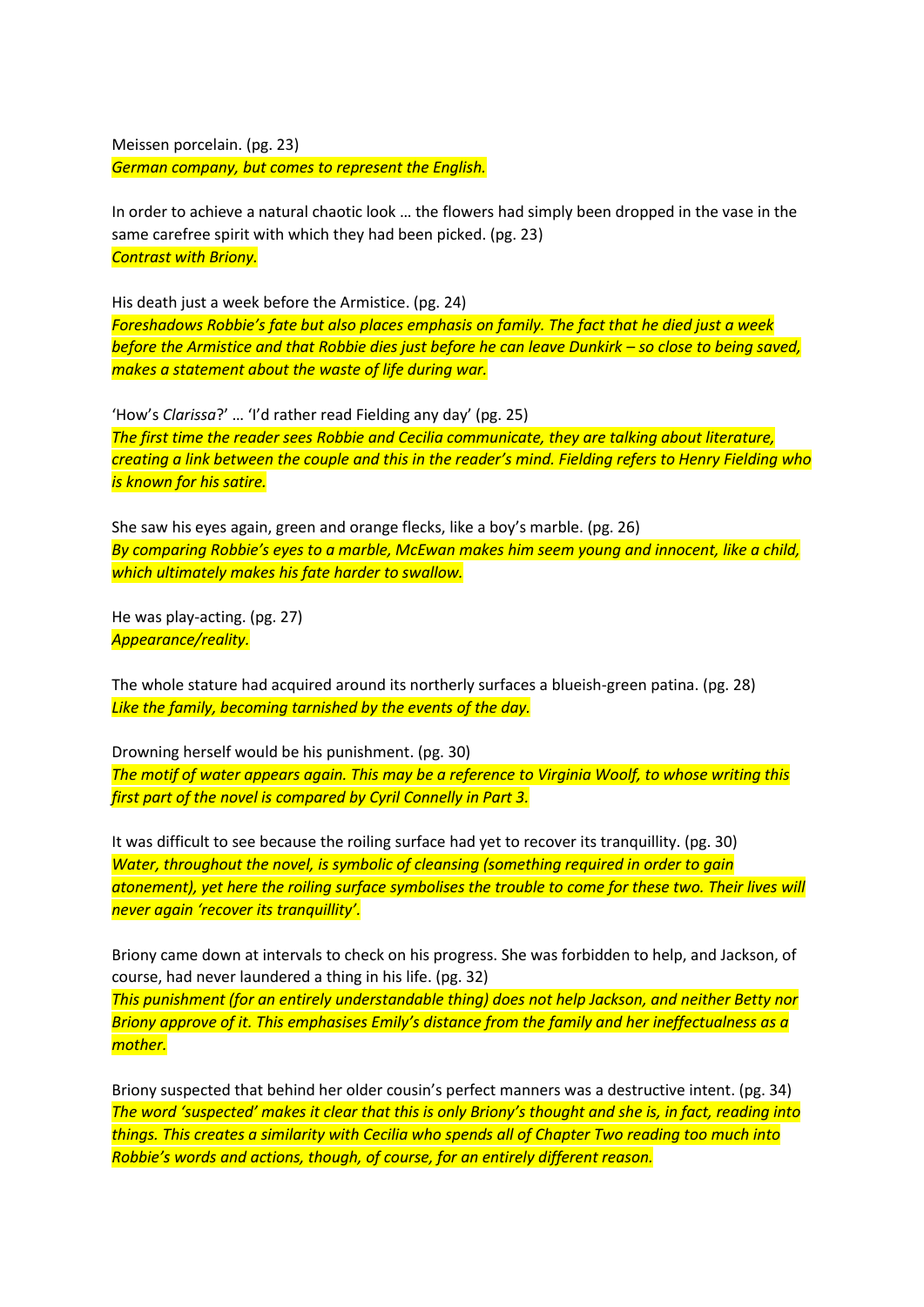Was being Cecilia just as vivid an affair as being Briony? ... For, though it offended her sense of order, she knew it was overwhelmingly probably that everyone else had thoughts like hers. She knew this, but only in a rather arid way; she didn't really feel it. (pg. 36)

*Empathy. Briony struggles to imagine being other people. This is a very childish, egotistic viewpoint. It is ironic as Briony writes from both Cecilia and Robbie's perspective throughout the novel. This is part of her atonement.* 

Dust from along the skirting board had dirtied her hands and the back of her dress. (pg. 37) *She is about to dirty her hands herself. This is symbolic of the innocence which is soon to be lost.* 

A story was direct and simple, allowing nothing to come between herself and her reader – no intermediaries … in a story you only had to wish, you only had to write it down and you could have the world … Reading a sentence and understanding it were the same thing. (pg. 37) *Briony's need for control, yet as part of her atonement, she must 'embody' Cecilia and Robbie (intermediaries). This foreshadows her decision to give the couple a happy ending – she has written it down, thus making it real, at least for the audience.*

A proposal of marriage. Briony would not have been surprised. She herself had written a tale in which a humble woodcutter saved a princess from drowning and ended by marrying her ... It made perfect sense. Such leaps across boundaries were the stuff of daily romance. (pg. 38) *Briony's first instinct is for the romantic, to suspect a marriage proposal and she relates this to her own stories, which are much like fairy tales – very childish. To say that 'it made perfect sense' is strange; what does Briony know of romance? Only what she has read in stories.*

What strange power did he have over her. Blackmail? Threats? (pg. 38) *Briony is looking for the dramatic. Her imagination is fuelled by the literature she has read.*

The sequence was illogical – the drowning scene, followed by a rescue, should have preceded the marriage proposal. (pg. 39)

*Briony is confused because what she sees does not align with the story she has written/the stories she has read. She imagines Robbie and Cecilia as her creations and doesn't understand why they have not followed the plot she has laid out for them.*

Unseen, from two storeys up, with the benefit of unambiguous sunlight (pg. 39) *Ironic as, despite the benefit of unambiguous sunlight, Briony still misunderstands what she sees.*

How easy it was to get everything wrong, completely wrong. (pg. 39) *Foreshadowing. Briony is about to get 'everything wrong, completely wrong'. The repetition here emphasises the gravity of the mistake she is about to make.*

The scene would still have happened, for it was not about her at all. (pg. 40) *Briony knows this logically, however she is still childish and her instinct is still for the egotistic. This also highlights the importance of the witness to this moment. Had she not seen it, the scene would still have happened, yes, but the following events may not have.*

She could write the scene three times over, from three points of view. (pg. 40) *This is precisely what she has done: from her perspective, Cecilia's perspective, and later, Robbie also recalls this moment.*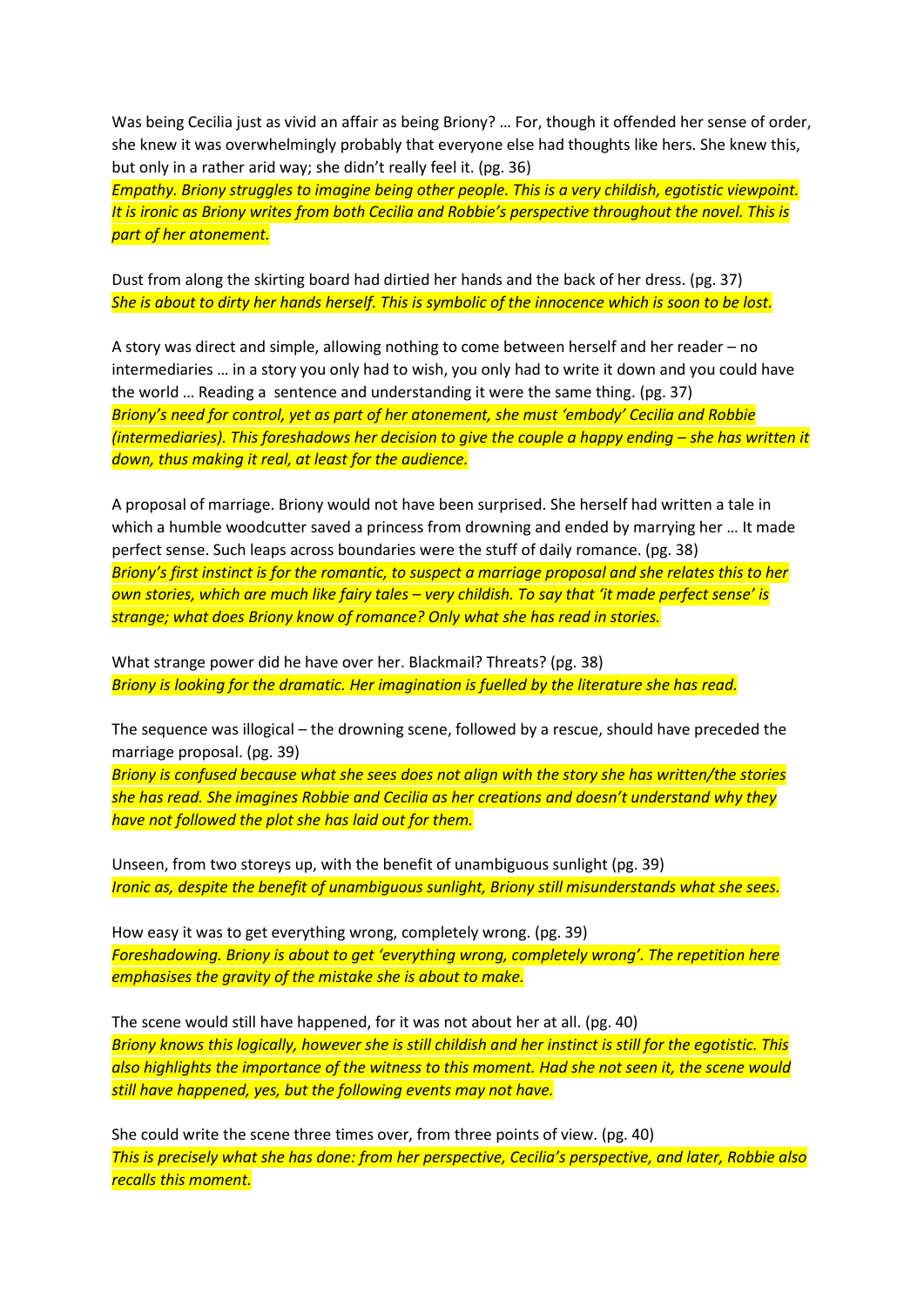Six decades later she would describe how at the age of thirteen she had written her way through a whole history of literature, beginning with stories derived from the European tradition of folk tales, through drama with simple moral intent, to arrive at an impartial psychological realism which she had discovered for herself, one special morning during a heat wave in 1935. (pg. 41) *The older Briony reflecting on her own writing style. The 'folk tales' are the story of the humble woodcutter and the princess, while the 'drama with simple moral intent' is the play 'The Trials of Arabella' which was meant to influence her brother, Leon. The realism is this, Part 1 of this novel, which is the reader has in their hands. This statement emphasises the importance of this moment – without it, there would be no book. It is a coming-of-age moment for Briony.*

It is possible that the contemplation of a crooked finger, the unbearable idea of other minds and the superiority of stories over plays were thoughts she had had on other days. (pg. 41) *This asks the audience to question everything they read. If the narrator casts doubt on something as inconsequential as 'the contemplation of a crooked finger', then what else is there that cannot be believed?*

By refusing to condemn her sister's shocking near-nakedness. (pg. 41) *Briony is clearly proud of herself for this, yet her phrasing and word choice makes it clear how hypocritical she is being. By 'refusing to condemn' and calling it 'shocking' she implies that it is something which could be condemned. Briony here acts as judge, which relates to her fondness for playing God.* 

'The whole thing's a mistake. It's the wrong …' She snatched a breath and glanced away, a signal, Cecilia sensed, of a dictionary word about to have its first outing. 'It's the wrong genre!' She pronounced it, as she thought, in the French way, monosyllabically, but without quite getting her tongue round the 'r'. (pg. 45)

*Briony is, again, not getting things right. Here it is mispronunciation – a form of communication – and Cecilia is unable to understand what she says/means. Could this comment – that it is the wrong genre – be applied to the story she ultimately writes or this novel?*

Cecilia wondered, as she sometimes did when she met a man for the first time, if this was the one she was going to marry. (pg. 47)

*There is a sense of inevitability in Cecilia's wonderings. She never considers that she will not marry, because, as a woman, that is not a choice open to her (Gender). She does, though, have a different attitude towards romance than Briony. There is irony here as Paul Marshall is the man whose actions stop her from marrying.*

All day long, she realised, she had been feeling strange, and seeing strangely, as though everything was already long in the past. (pg. 48)

*Everything is 'already long in the past'. Is this Briony's perspective in writing?*

In fact, she may even have been standing in the water – against such light it was difficult to tell. (pg. 56)

*Appearance/reality.*

Her arm was much thinner and lighter than his mother's. (pg. 57) *Appearance/reality. Despite copying her mother's words and actions, Lola cannot comfort her brother in the way that a mother can. Physically, she is not her mother.*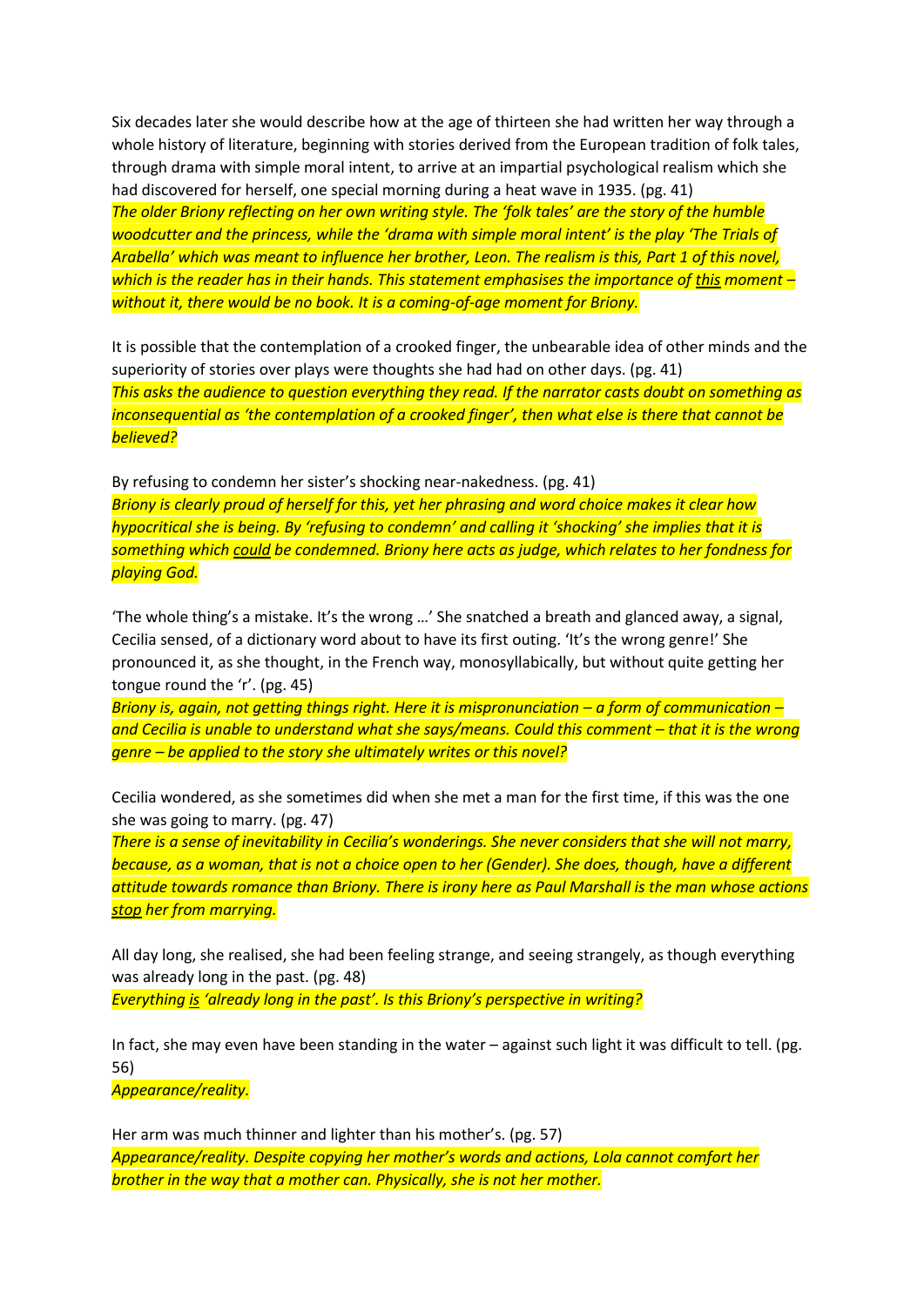The soft consonants suggested an unthinkable obscenity, the sibilant ending whispered the family's shame. (pg. 57)

*About the word 'divorce'. This is certainly the voice of a writer, concerned with the word, rather than the thing itself.*

A big empty chin like Desperate Dan's. (pg. 58)

*This is an anachronism. Desperate Dan, the world's strongest man, and a Wild West character, first appeared in 1937, two years after the events of Part 1. This causes the reader to question the narrator. The fact that Lola compares Paul to Desperate Dan also highlights the power he has over her.*

They knew that the business of newspapers was momentous: earthquakes and train crashes, what the government and nations did from day to day, and whether more money should be spent on guns in case Hitler attacked England. (pg. 59)

*Provides context/setting. The mention of Hitler foreshadows the later war, while the earthquakes and train crashes suggest tragedy still to come.*

Dropped away into a light sleep in which his young sisters had appeared, all four of them, standing around his bedside, prattling and touching and pulling at his clothes. He woke, hot across his chest and throat, uncomfortably aroused (pg. 60)

*This is a disturbing insight into Paul's mind. This knowledge hangs over his interactions with Lola. This is something Briony has clearly invented for her narrative, being unable to know such things, and is something she has created to explain later events. This is in opposition to her imposition of plot onto Cecilia and Robbie.*

'*Hamlet*.' They had in fact seen a matinee pantomime at the London Palladium during which Lola had spilled a strawberry drink down her frock, and Liberty's was right across the street. 'One of my favourites,' Paul said. It was fortunate that he too had neither read nor seen the play, having studied chemistry. But he was able to say musingly, 'To be or not to be.'

'That is the question,' she agreed. 'And I like your shoes'. (pg. 60-61)

*Lola attempts to portray herself as 'grown up', going to London to see Shakespeare (Literature) and buying trousers (Gender) at Liberty's, however this is immediately subverted by the truth that it was a matinee (performed during the day) pantomime (musical comedy aimed at children) and she had spilled a strawberry drink (a sweet, childish drink, and a clumsy gesture). Both characters pretend to have seen the play -> appearance/reality. They quote the infamous 'to be or not to be' soliloquy, in which Hamlet considers death and suicide and the unfairness of life. The fact that this is one of the most famous lines of literature highlights the two characters as pretending – they demonstrate only superficial knowledge – but the reference to this particular soliloquy introduces ideas of death and unfairness which appear later in the novel. The fact that Lola follows this reference, which is quite profound, with a comment about Paul's shoes draws attention to their superficiality.*

'Amo amas amat' (pg. 62)

*This is the Latin conjugation for the verb 'to love'. This is a childish response, something Lola has clearly learned in school, and also demonstrates her class, as only higher class children would have learned Latin at this time. The fact that the verb is 'to love' also emphasises her youth and foreshadows their later relationship.*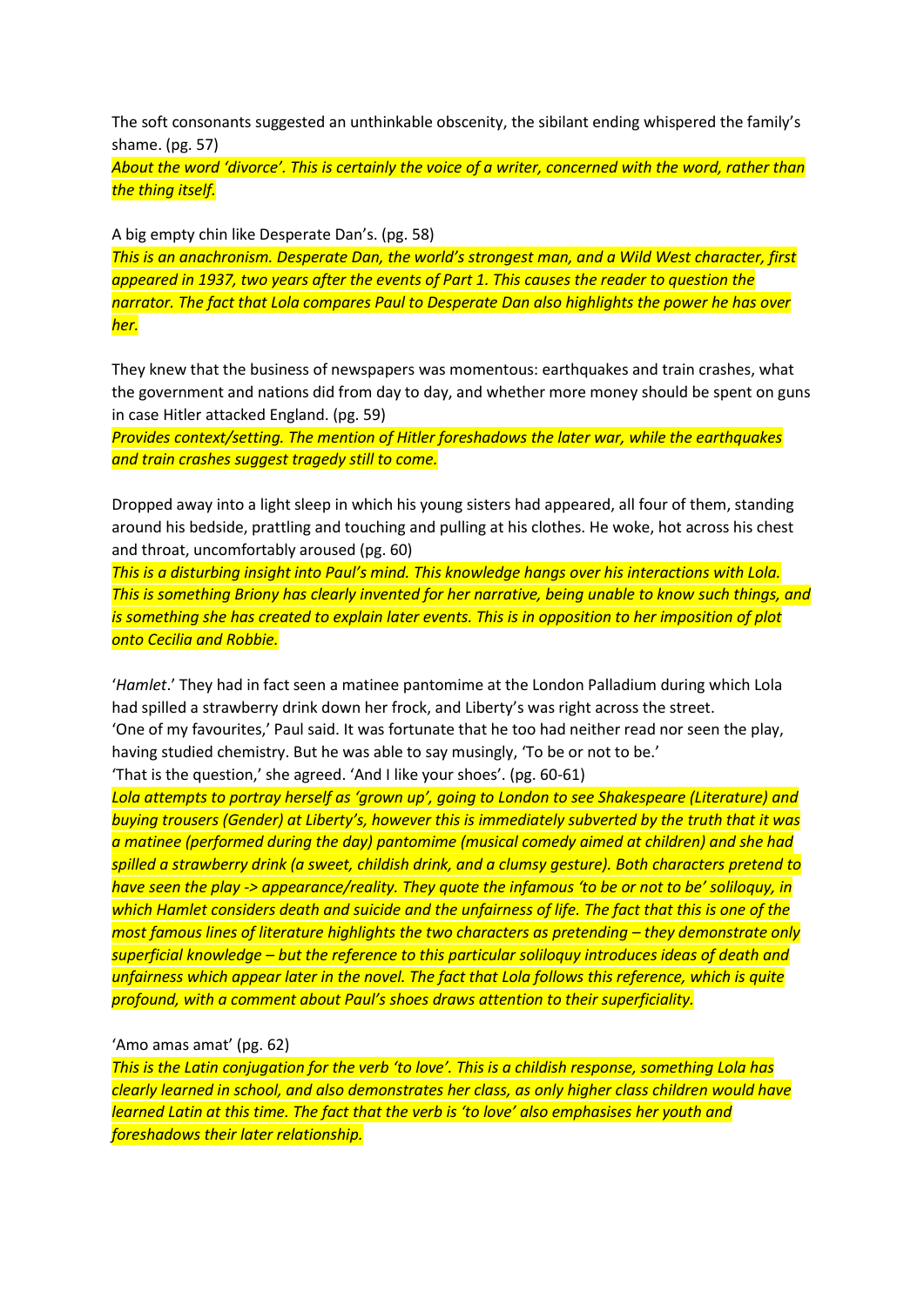The island temple, built in the style of Nicholas Revett in the late 1780s, was intended as a point of interest, an eye-catching feature to enhance the pastoral ideal, and had of course, no religious purpose at all. (pg. 72)

*Appearance/reality; the temple has no religious purpose, but is only there to look a certain way. The description of the temple is a reflection of the decline of the Tallis family and of the British Empire as a whole. It foreshadows the destruction of both society and the house.*

The temple was the orphan of a grand society lady (pg. 73) *Link to Lola, the twins and even Briony and Cecilia whose mother has retreated into solitude. This is much like Austen's novels where parental figures are also frequently absent.*

Leaning across to whisper in the ear of its neighbour, was cut down with an outrageous lie on her lips. (pg. 74)

*But it is Briony who will tell the outrageous lie.*

She climbed the steep grassy slope to the bridge, and when she stood on the driveway, she decided she would stay there and wait until something significant happened to her … She would simply wait on the bridge, calm and obstinate, until events, real events, not her own fantasies, rose to her challenge, and dispelled her insignificance. (pg. 77)

*Briony is coming of age. The bridge is symbolic of the transition from childhood to adolescence. She has recognised her own fantasies and chooses real events, however there is an irony in this, as the letter which Robbie gives to her as she stands here (the real event), leads Briony to create another fantasy.*

A Fauvist dedicated to improbable colour might have imagined a landscape this way. (pg. 78) *A Fauvist is a modern artist whose work emphasises strong colour over realism. Briony the author compares herself to a Fauvist as she chooses a happy ending for her central couple rather than realism.*

Beyond the compass were his copies of Auden's *Poems* and Houseman's *A Shropshire Lad* … Ten typed-up poems lay beneath a printed rejection slip from *Criterion* magazine, initialled by Mr Eliot himself. (pg. 82)

*Literature. Auden and Houseman write about death and morality for youth in rural England; Robbie and Cecilia live this. Robbie is a failed writer.*

## Himself as Malvolio. (pg. 82)

*A reference to Shakespeare's 'Twelfth Night'. Malvolio is a steward, in love with his mistress, who is made a fool of. By casting himself as Malvolio (whom he has previously portrayed), he casts Cecilia as Olivia. He is the cleaning lady's son, and thus, a lower class. He believes that he has been making a fool of himself in front of her. The fact that this is a reference to a play, again places emphasis on artifice and playing pretend.*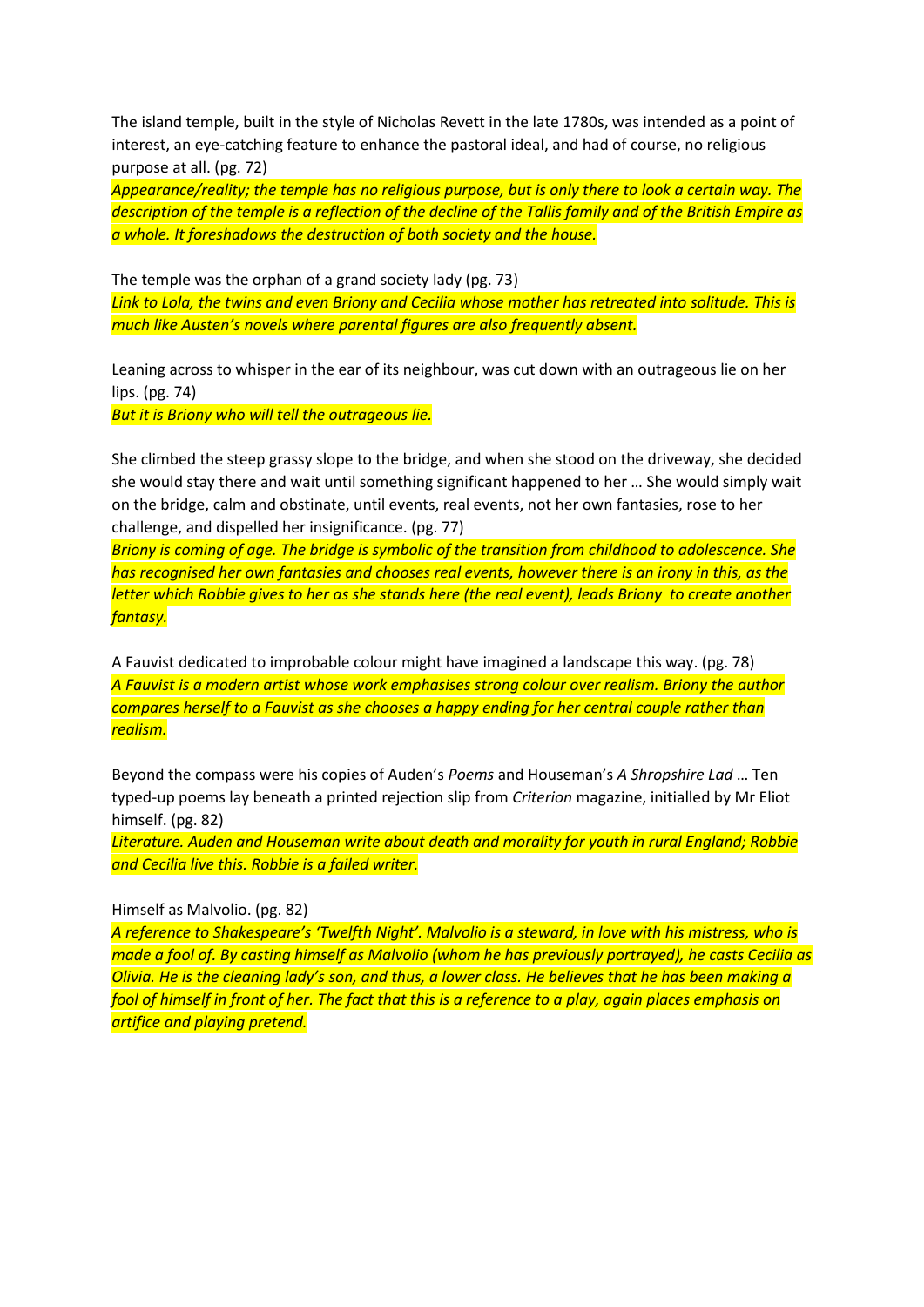Surely Freud had something to say about that in *Three Essays on Sexuality*. And so did Keats, Shakespeare and Petrarch, and all the rest, and it was in the *Romaunt of the Rose*. He had spent three years dryly studying the symptoms, which had seemed no more than literary conventions. (pg. 84)

*Robbie mixes his metaphor here, between medicine and literature. First, he talks about Freud and symptoms and then Keats et al and literary conventions. Shakespearean and Petrarchan are the two different forms of sonnets (English and Italian), traditional love poems. Keats is a Romantic poet, renowned for his letters and his relationship with Fanny Brawne; letter-writing is the only way that Robbie and Cecilia can communicate for much of the novel. Much like Robbie, Keats also died young, of disease (TB, in this case).*

Now jokiness had made way for melodrama, or plaintiveness. The rhetorical questions had a clammy air; the exclamation mark was the first resort of those who shout to make themselves clearer. He forgave this punctuation only in his mother's letters where a row of five indicated a jolly good joke … The exclamation mark would have to be reinstated. Volume was obviously not its only business. (pg. 85)

*Self-reflective. This is clearly a writer considering the building blocks of their own work.*

A charlady who supplemented her income as an occasional clairvoyant. (pg. 86) *A psychic or fortune teller. Clearly she was pretending, still there is irony in that she was unable to predict what would happen to her son.*

Her dedication to the surface of things. (pg. 87) *Appearance/reality*

In the years to come he would often think back to this time, when he walked along the footpath and made a shortcut. (pg. 90)

*Builds the anticipation. This is the narrator telling the audience that this, or what is about to happen, is an important moment. Robbie in the next paragraph even talks about 'anticipation and dread'.*

One word contained everything he felt, and explained why he was to dwell on this moment later. Freedom. (pg. 91)

*Foreshadowing Robbie's imminent loss of freedom.*

There was a story he was plotting with himself as the hero. (pg. 91) *Robbie relates his plan for his life to a story (much as Briony confuses life with fiction -> a hint about the narrator). This draws attention to the fictitious nature of this moment.*

The study of English literature seemed in retrospect an absorbing parlour game, and reading books and having opinions about them, the desirable adjunct to a civilised existence. (pg. 91) *Appearance/reality. Literature not as all-consuming but just as a helpful addendum for life.*

Futuristic date of 1955 … He thought of himself in 1962 (pg. 92) *Authorial voice. These dates are in the past for the reader, which creates distance between us and the character.*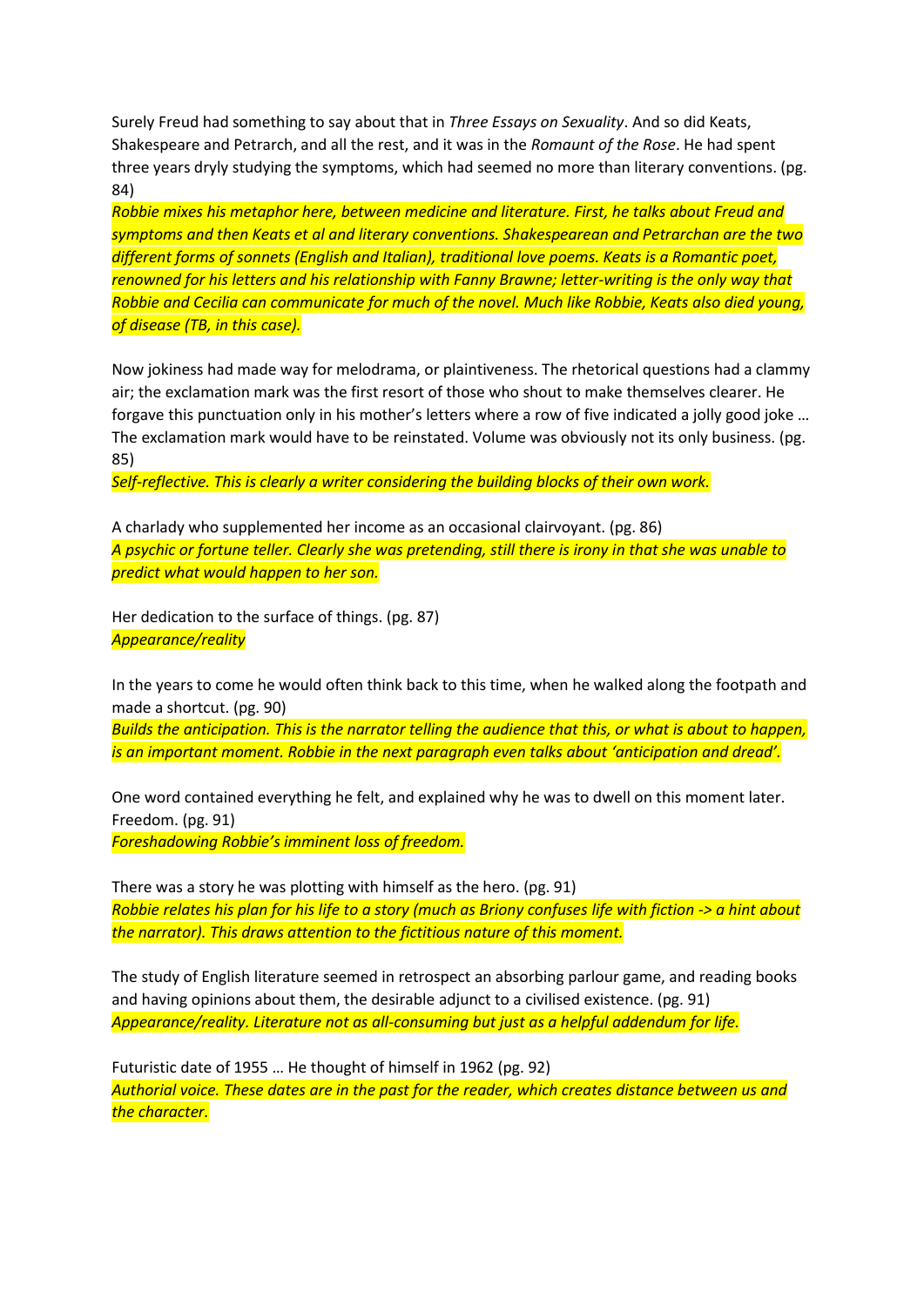Also stacked would be books by the thousand … his third-edition Jane Austen, his Eliot and Lawrence and Wilfred Owen (pg. 92)

*Robbie cannot imagine a future without literature. There is an explicit link to Austen here. The mention of Wilfred Owen is foreshadowing of Robbie's fate; Owen was a soldier who died in the First World War and is now renowned for his anti-war poetry. Owen wrote about the experience of the soldiers in the trenches, showing what it was really like, in contrast to Jessie Pope's patriotic propaganda. Part Two can be read as an Owen-esque view of the Second World War.*

He would be a better doctor for having read literature … Birth, death, and frailty in between. Rise and fall – this was a doctor's business, and it was literature's too. (pg. 93) *The importance and power of literature.*

The handwritten letter he had rested on the open copy of *Gray's Anatomy*, Splanchnology section, page 1546, the vagina. The typed page, left by him, near the typewriter, was the one he had taken and folded into the envelope. (pg. 94)

*Here, literature has led to confusion. Robbie has confused the content of 'Gray's Anatomy' with the content of the inappropriate, vulgar letter – both of which detail the female anatomy.*

She entered the house and the door was closed behind her. (pg. 95) *The chapter ends with Cecilia closing the door behind herself and Robbie, dramatically sealing their fates.* 

On two occasions within half an hour, Cecilia stepped out of her bedroom, caught sight of herself in the gilt-frame mirror at the top of the stairs and, immediately dissatisfied, returned to her wardrobe to reconsider. (pg. 96)

### *Appearances.*

But the public gaze of the stairway mirror as she hurried towards it revealed a woman on her way to a funeral (pg. 96)

*Foreshadowing of her and Robbie's fates. From this point in the narrative, once Robbie gives the letter to Briony, he and Cecilia are set on their respective paths to death.*

It was her future self, at eighty-five, in widow's weeds. (pg. 97) *Cecilia will not live to see eighty-five. Nor will she ever become a widow. Briony, on the other hand, will experience both things and is perhaps influenced by this in her writing of this sentence.*

Drowned in the lake, ravished by gypsies, struck by a passing motor car, she thought ritually (pg. 101)

*Cecilia's flair for the dramatic here is much like Briony's. The reference to gypsies creates a link to Austen, where gypsies were a threat to young women (like Harriet Smith in 'Emma').*

Her parents were absent in their different ways. (pg. 103) *Much like in Austen's novels, where parents are frequently absent.*

Motivation was never judged to be at variance with outward show. (pg. 107) *He is unable to distinguish between appearance and reality.*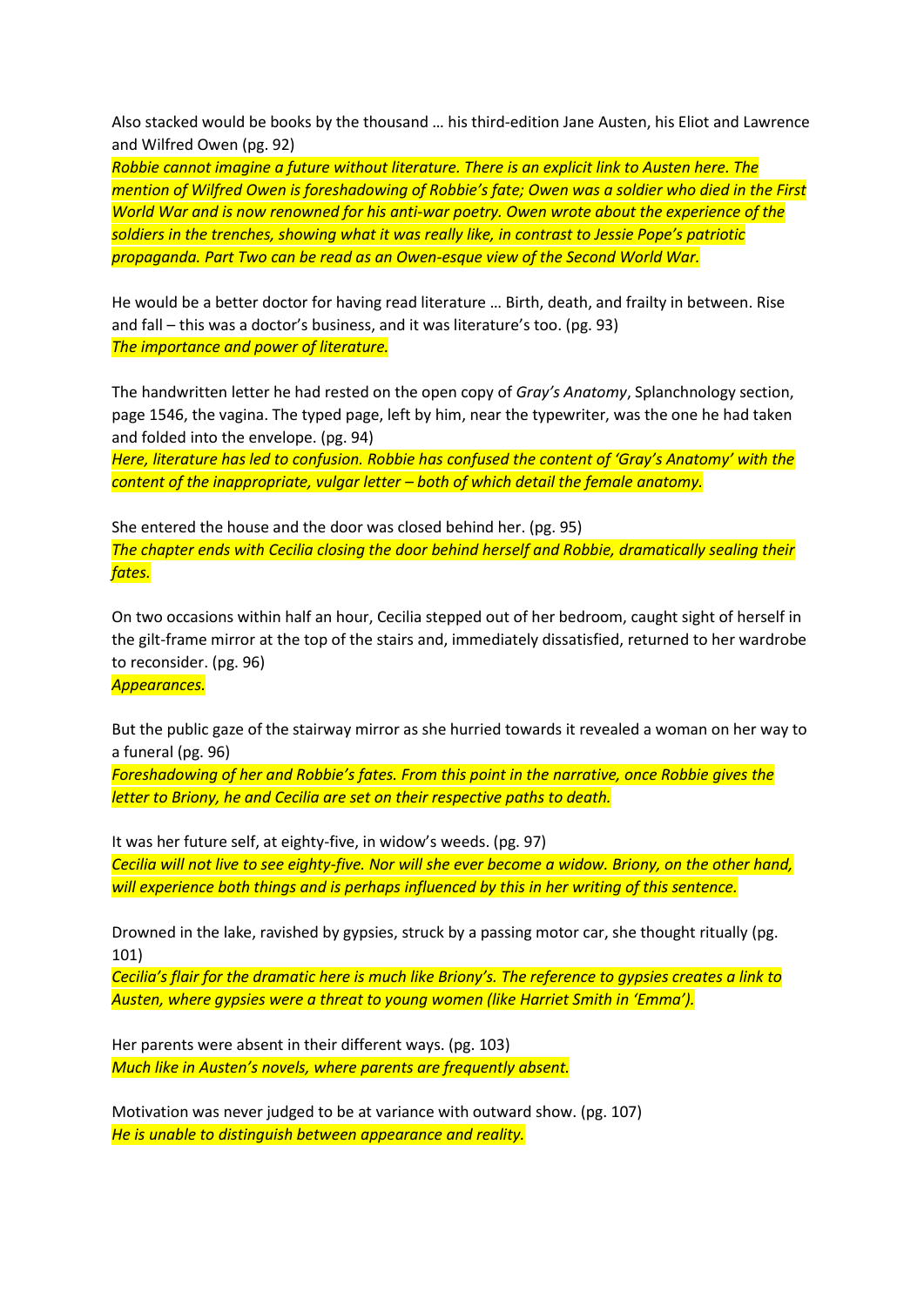It was essential, for her to know everything. She had been delighted to see her brother again, but that did not prevent her from exaggerating her feelings to avoid her sister's accusing question. And afterwards she had only pretended to be eagerly obedient to her mother's command (pg. 113) *That it is 'essential' for Briony to know everything, emphasises her need and love of control, while her choice to exaggerate and pretend highlight the theme of appearance and reality.*

The word: she tried to prevent it sounding in her thoughts, and yet it danced through them obscenely, a typographical demon, juggling vague, insinuating anagrams – an uncle and a nut, the Latin for next, an Old English king attempting to turn back the tide. Rhyming words took their form from children's books – the smallest pig in the litter, the hounds pursuing the fox, the flat-bottomed boats on the Cam. (pg. 114)

*About the word 'cunt', which Briony has just read in Robbie's letter. That her immediate thought is of anagrams, once more draws attention to the written narrative, asking the reader to pay close attention to every word. The Latin for next (tunc) creates a link with Lola, who in a previous chapter conjugated the infinitive 'to love' in Latin. This also emphasises both Briony's age and class. King Cnut demonstrated that it was impossible to turn back the tides, even as a King, and that one must bow to the power of God, which can be applied to Briony's power as author/God. She cannot turn back now that she has seen this word and is set on her path. That her next thought is of rhyming words from children's books (runt, hunt, punt) again emphasises her young age.*

But that episode in the sunlight was not quite so interesting as the dusk (pg. 115) *The dusk is an ambiguous time of in-between; it is not quite day, and not quite night. In the same way, Briony is not quite a child, and not quite an adult.*

She wrote, 'There was an old lady who swallowed a fly.' (pg. 115)

*This children's song brings attention to Briony's age and her supposed innocence. In the song, an old lady swallows increasingly larger animals in an attempt to catch those that have come before. In this way, the story snowballs out of control, much like the events of the evening are about to.*

She could do the woods in winter, and the grimness of a castle wall. But how to do feelings? (pg. 116)

*These are things that children would write about. The fact that Briony can't 'do' feelings, underlines the fact that she has yet to learn empathy. It is this which will become the tool she uses to gain atonement.*

A fifth person she could not remember. (pg. 116) *Memory is problematic, again makes the reader doubt what they are reading.*

The womanly tang of Lola's perfume could not conceal a childish whiff of Germolene … 'Everybody thinks they're angels just because they look alike, but they're little *brutes*.' (pg. 117) *Appearance/reality.* 

The family home in the north – Briony imagined streets of blackened mills, and grim men trudging to work with sandwiches in tin boxes. (pg. 118)

*This reveals Briony's own classism as she has a stereotypical view of what the more industrial north might look like.*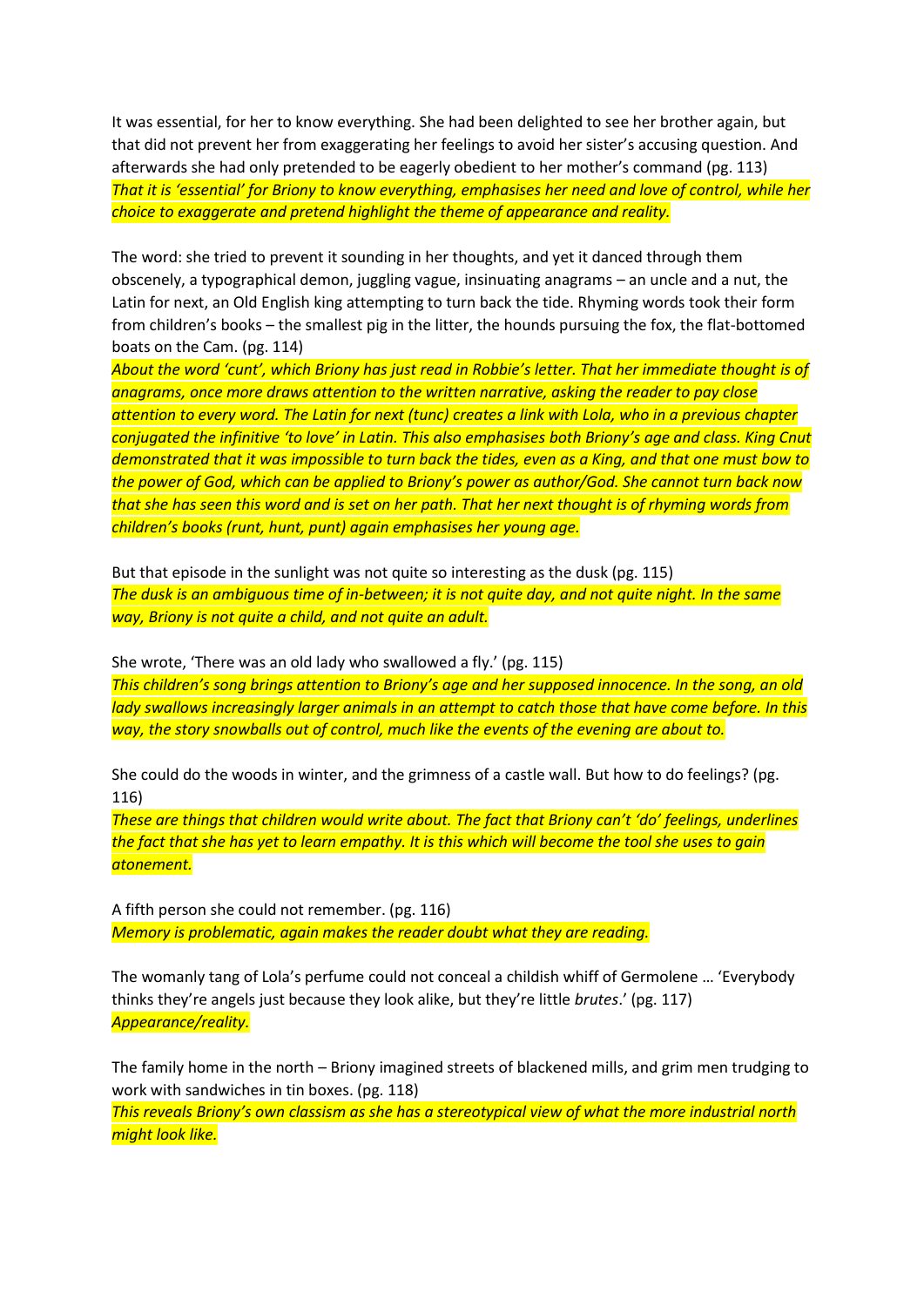The call would come to go downstairs and her cousin would need to be in possession of herself. (pg. 118)

*Briony cares more about appearance than her cousin's obvious distress.*

She could learn to be a little more expressive. (pg. 119) *Appearance/reality. Putting on a façade.*

If the police made an arrest, she, Briony, might be made to appear in court, and say the word aloud, in proof. (pg. 121)

*Briony is already imagining (writing) what she will cause. Foreshadowing.*

She might spring away, or hit him, movie-style (pg. 135) *Robbie is still imagining himself as a character.*

He saw it clearly, how it had happened: she had opened a sealed envelope to read his and been disgusted … (pg. 139) *Robbie is able to say exactly what occurred in the earlier chapter. Does this reveal the true author?*

This decision, as he was to acknowledge many times, transformed his life. (pg. 144) *Ending the chapter with this, builds tension, and emphasises the importance of the upcoming events.*

She paused in the entrance to the drawing room and observed that the chocolate-smeared cocktail glasses had yet to be cleared away. (pg. 148) *Paul made the cocktails and left the mess here, much like the mess he leaves behind after the events of the evening.*

How could anyone presume to know the world through the eyes of an insect? (pg. 149) *Marks Briony's inability to empathise.*

Some things were simply so. (pg. 149) *Simplistic, black and white view of the world.*

But she and Jack would be long buried before the full effect was achieved. The story would be over. (pg. 151)

*Emily has no foresight. Even she looks at life through the lens of fiction, comparing it to a 'story'.*

How artfully Mr Marshall had put everyone at ease (pg. 152) *Ironic.*

She had lolled about for three years at Girton with the kind of books she could equally have read at home – Jane Austen, Dickens, Conrad, all in the library downstairs, in complete sets. How had that pursuit, reading the novels that others took as their leisure, let her think she was superior to anyone else? (pg. 152)

*Emily does not consider Cecilia fondly, because she has not conformed to her expectations (Gender) and because she no longer needs her mother. Emily does not value literature, thus she cannot empathise (power of literature) with her daughter and understand why she might want to go to college to study literature.*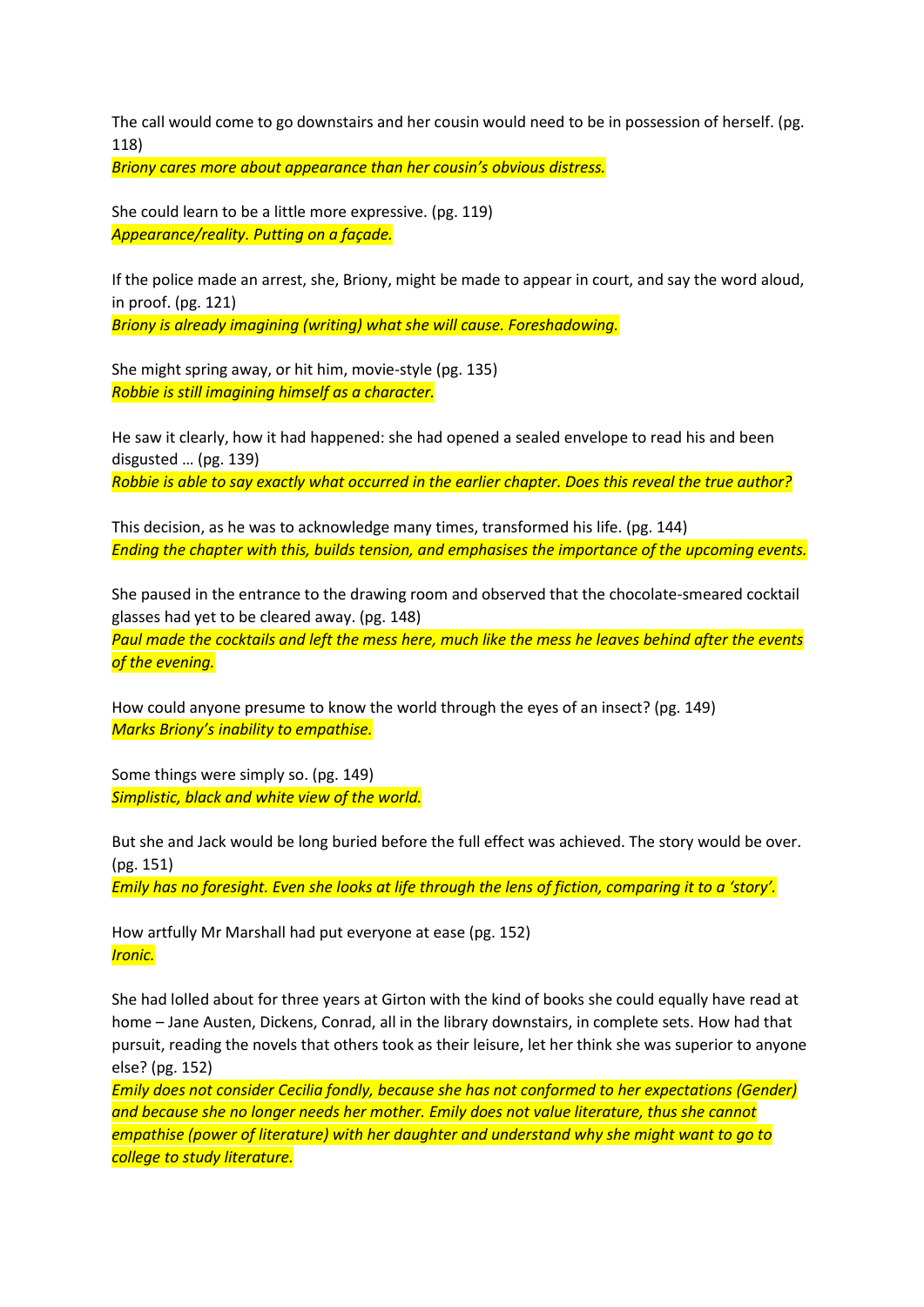Leon had lowered his voice and was muttering quickly into the cupped receiver. Emily couldn't hear a word, and did not want to. (pg. 154)

*This furthers audience anticipation because Emily chooses not to hear, we cannot either.*

She caught his meaning precisely. He wouldn't tell her now, he wouldn't have her collapsing on the tiles and cracking her skull. (pg. 155)

*She assumes that everything is about her, everyone is concerned about her rather than what has happened to Lola. Demonstrates Emily's lack of empathy.*

Within the half hour Briony would commit her crime. (pg. 156) *This is a promise to the reader; we are finally to discover what has happened. It also helps to build anticipation.*

She thought how she might describe it (pg. 156)

*Briony's singular focus on her fiction so that the idea of her cousins' hypothetical deaths does not upset her: she only thinks how she might write about it. The fact that she chooses to kill them with water (having them drown) is also notable.*

Truth was strange and deceptive (pg. 158) *Asks the audience to question the narrative. Are we taking this as truth?*

Villains were not announced with hisses or soliloquies, they did not come cloaked in black, with ugly expressions. (pg. 158)

*This is the realisation of a child becoming an adult but again influenced by fiction.*

Man, mad, axe, attack, accuse (pg. 158) *Foreshadowing the attack and Briony's forthcoming accusation.*

But drawn to the glow and glassy stillness of the water (pg. 159) *Lola's rape takes place beside the lake, tying into the repeated motif of water.*

Her mother was forty-six, dispiritingly old. One day she would die. There would be a funeral in the village at which Briony's dignified reticence would hint at the vastness of her sorrow. (pg. 160) *Only a child would call forty-six old. Again, Briony is dramatizing her life and making events about her.*

If she had she would not have committed her crime. (pg. 162) *Highlights the frailty of events. They could have just as easily not happened.*

The dark shapes of the widely spaced trees across the park made her hesitate … Leon, Cecilia and Mr Marshall would be a long way off now … Even a man standing in front of a tree trunk would not be visible to her … Unlike the adults, she had no torch … These were everyday sounds magnified by darkness. And darkness was nothing – it was not substance, it was not presence, it was no more than an absence of light. (pg. 162-163)

*Briony's description here draws repeated attention to the darkness of the situation and her inability to see anything. This will later bring into doubt her statement that she 'saw' Robbie raping Lola. There is also an irony in the fact that Paul Marshall is grouped with Leon and Cecilia as being a 'trustworthy adult'. This brings to light Briony's inherent classism.*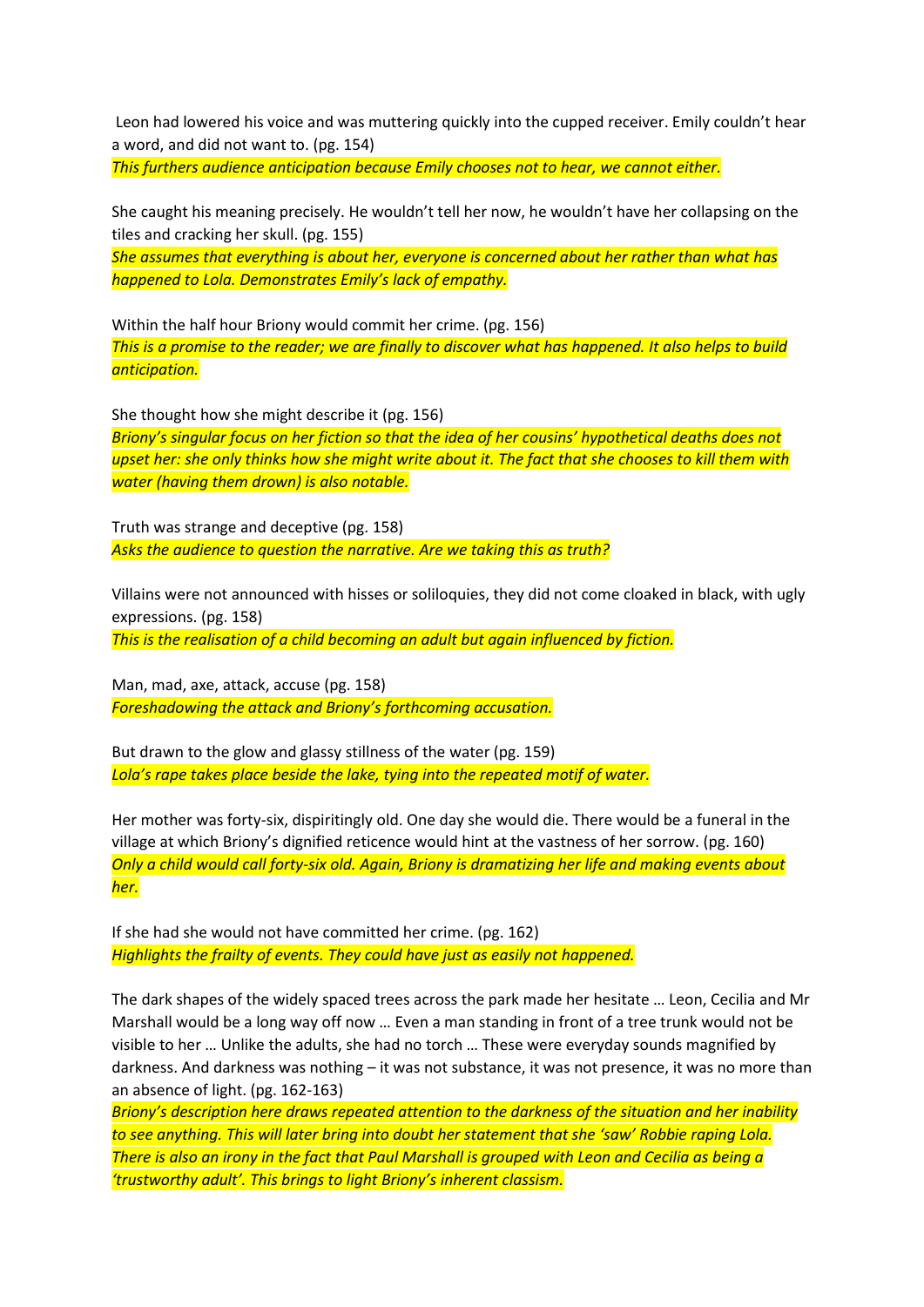The bridge led to nothing more than an artificial island in an artificial lake. (pg. 163) *Appearance/reality. The island is surrounded by water, but it is an 'artificial' lake, therefore it has none of the cleansing properties that a 'real' lake might.*

The building's indistinct pallor shimmered in the dark. When she stared at it directly it dissolved completely … there was as shrub she did not remember. Or rather, she remembered it being closer to the shore. The trees were not right either, what she could see of them. The oak was too bulbous, the elm too straggly, and in their strangeness they seemed to league. (pg. 164) *Briony can't trust her eyes here. This description emphasises the darkness and her inability to see. This undermines her later certainty.*

She was witnessing some trick of darkness and perspective. (pg. 164)

It sat up and called her name. (pg. 164)

*She doesn't recognise the person until they call her name. Using the neutral pronoun 'it' shows that Briony is unable, even, to say clearly whether this person was male or female. This undermines the certainty of her later accusation.*

She had no doubt. She could describe him. There was nothing she could describe. … 'I saw him. I *saw* him.' (pg. 165)

*This completely subverts everything we have just read.*

Turning away may well have been not a distancing, but an act of intimacy, a way of gathering herself to begin to speak her feelings … Perhaps she had already drawn breath and parted her lips. But it did not matter because Briony was about to cut her off and the opportunity would be lost. (pg. 166) *Reflective tone. This is clearly the older narrator reflecting back on this night.*

It was her story. (pg. 166) *Briony is casting the people and events around her into a plot. She has once again, made Lola's suffering about herself.* 

However close they were, it was not possible to read expressions. The dark disc of Lola's face showed nothing at all. (pg. 167)

*This repeated referencing of the darkness, continually creates doubt in Briony's assertions that she saw him 'plain as day'.* 

Lola did not need to lie ... Lola was required only to remain silent about the truth (pg. 168) *The reader's doubts are confirmed as the narrator reveals, through the words 'lie' and 'truth' that Briony's claims are not the truth.*

It was not simply her eyes that told her the truth. It was too dark for that. Even Lola's face at eighteen inches was an empty oval, and this figure was many feet away, and turned from her as it moved back around the clearing … The truth was in the symmetry … The truth instructed her eyes. (pg. 169)

*By 'the symmetry', Briony means 'the story'. For the story to make sense, whomever sent the threatening (as she sees it) and vulgar letter, must also be responsible for the rape of Lola. This is how a story would be plotted, thus, this is what must have happened in real life.*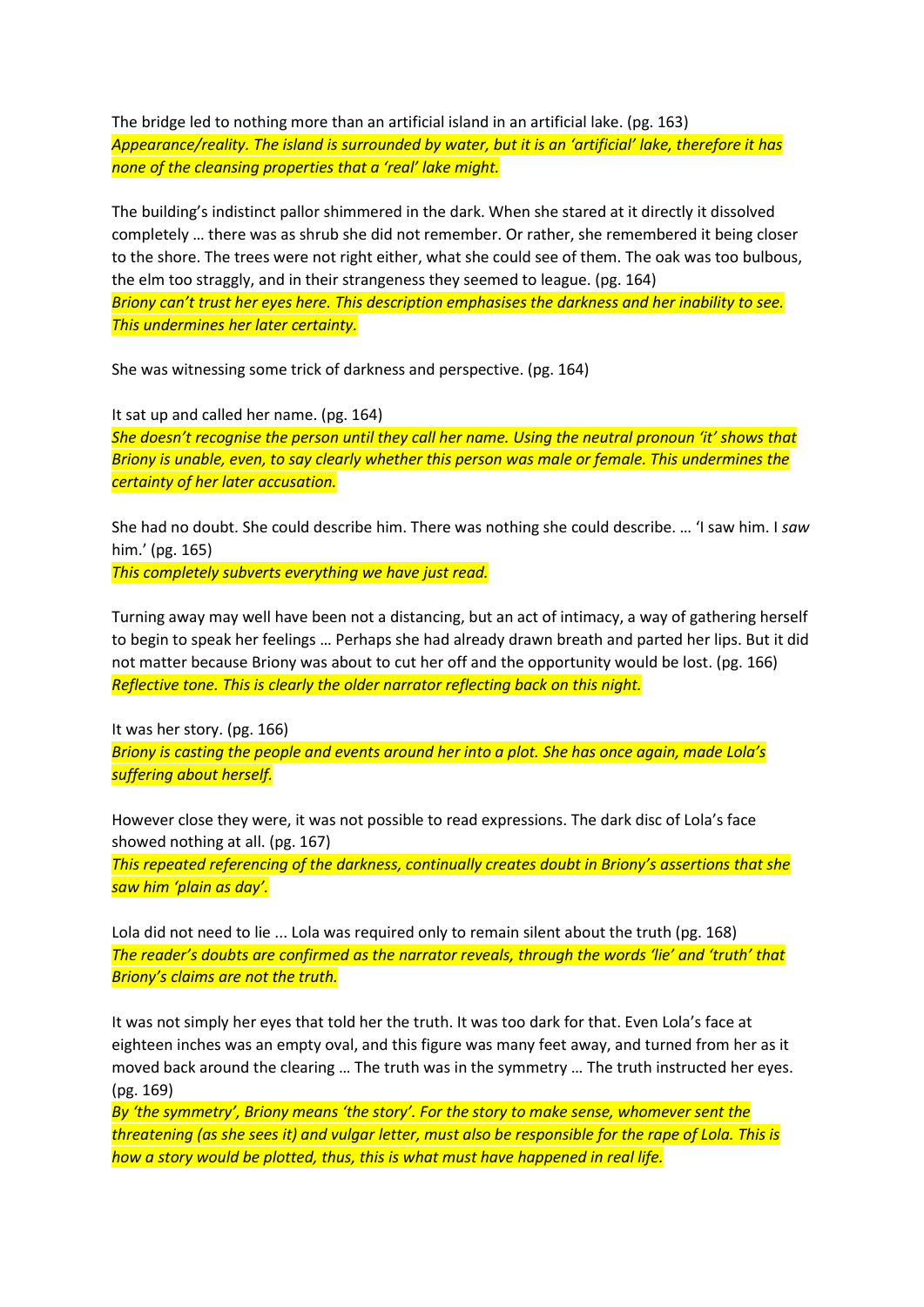Within a couple of days, no, within a matter of hours, a process was moving fast and well beyond her control. (pg. 169)

*Link back to the snowballing story of 'the old woman who swallowed a fly'.*

Behind the facades of pretty buildings (pg. 169) *Appearance/reality.*

Her own vile excitement (pg. 173) The elder Briony is disgusted with her younger self at this moment.

But how had her mother materialised so quickly from Lola's bedside? … But if she was there being consoled by her mother on the Chesterfield, how did she come to remember the arrival of Dr McLaren in his black waistcoat and his old-fashioned raised shirt collar, carrying the Gladstone bag that had been the witness to the three births and all the childhood illnesses of the Tallis household? (pg. 174)

*There is uncertainty in the narrative. The reader is unsure whether or not to trust this.*

Briony was to have no memory of what suddenly prompted her. (pg. 176) *The uncertainty of memory provoking doubt in the narrative.*

Old Hardman and his son Danny were brought in for interview. Briony heard Betty say that Danny was at home all evening with his father who was able to vouch for him. (pg. 181) *Creates doubt. This is the possible alternative suspect. It is notable that suspicion falls on a servant and not a guest or family member.*

Who would believe her now, with Robbie posing as the kindly rescuer of lost children? All her work, all her courage and clear-headedness, all she had done to bring Lola home – for nothing. (pg. 184) *Briony doesn't care about Lola, the twins or justice being done, just about whether or not people believe her story*.

They had moved closer, and now Robbie spoke briefly, and half raised his locked hands and let them fall. She touched them with her own, and fingered his lapel, and then gripped it and shook it gently. It seemed a kindly gesture and Briony was touched by her sister's capacity for forgiveness. (pg. 185) *Briony is, again, the onlooker to a scene she does not understand. This is a parallel to the fountain scene; both important scenes in Robbie and Cecilia's relationship and both moments misinterpreted by a watching Briony.*

'Liars! Liars!' Grace Turner shouted again, and took a few hopeless steps after the retreating car, and then stopped, hands on hips, to watch as it went over the first bridge, crossed the island and then the second bridge, and finally vanished into whiteness. (pg. 187)

*This is a very dispassionate description; is Briony distancing herself from this crime? Is she unable or just unwilling to empathise with Grace? Is the fact that the car vanishes into whiteness symbolic of Robbie's innocence?*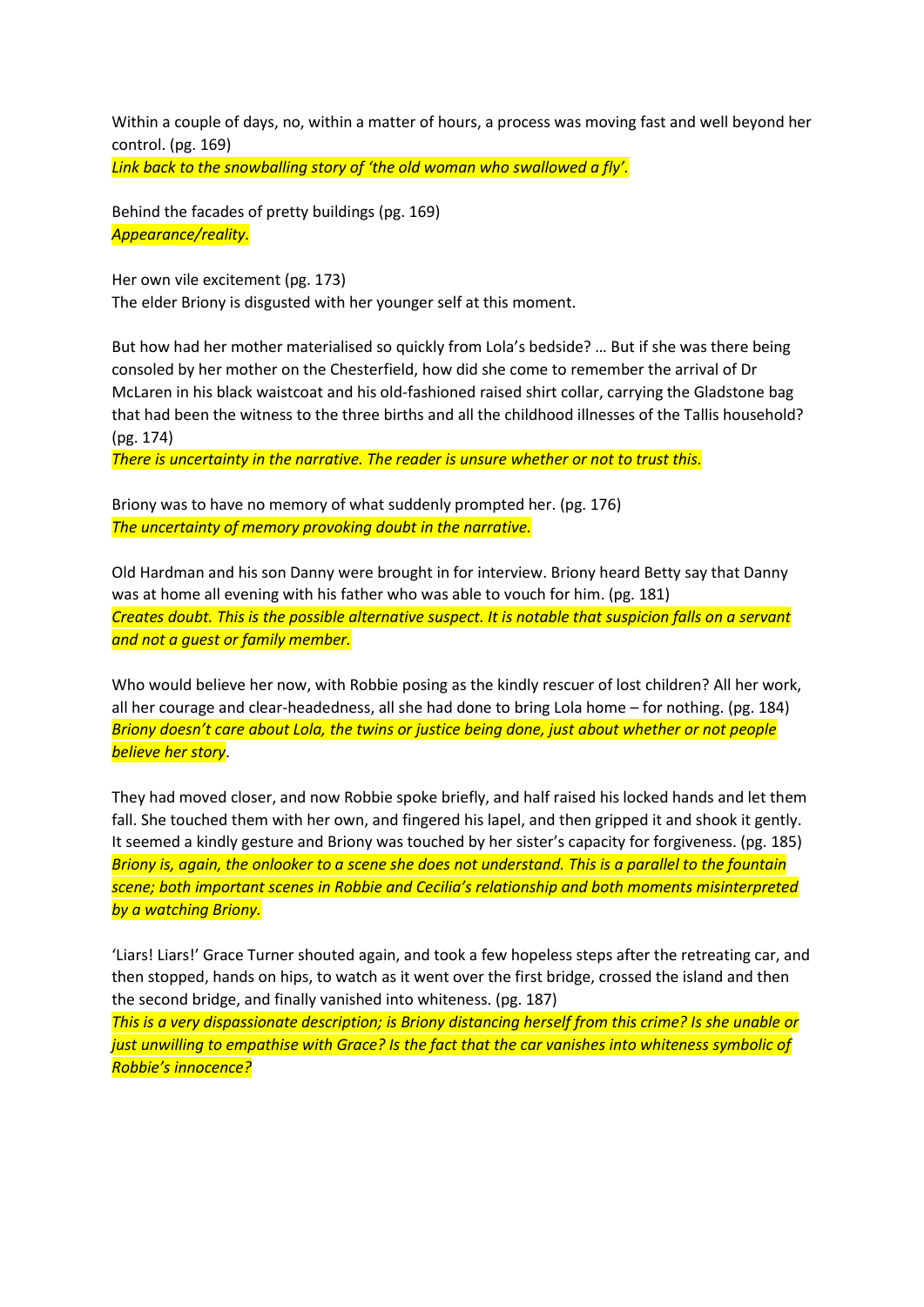There were horrors enough, but it was the unexpected detail that threw him and afterwards would not let him go. (pg. 191)

*This is the first line of Part Two. No character, date or location is provided (in fact, the character is quite lost), which confuses the reader. After what we have just read – Robbie being driven away by the police for a crime we know he did not commit, without having the real perpetrator revealed – adds to this confusion.*

He wasn't trying to impersonate an officer. (pg. 191)

*Appearance/reality. Here, unlike the rest of the novel, the character is actively trying not to pretend – 'he simply intended to survive'. This immediately creates a stark contrast between the setting of Parts One and Two. War is not a time for pretence.*

It was a leg in a tree … this is a leg … he could throw up or crap. (pg. 192)

*The writing style here is very different to that in Part One. It is factual and straight forward, no adjectives or unnecessary embellishments. This births the idea that Literature and War do not naturally fit together. Part Two utilises realism.*

Robbie Turner walked on (pg. 193) *Three pages into Part Two and the audience finally discovers which character they are following.*

How fine it might have been, to end a day's ramble in the French countryside, walking into the setting sun. Always a hopeful act. (pg. 194)

*This creates a link between Parts One and Two. The Robbie Turner of Part One, who planned a hike from Calais to Istanbul, might have thought such a thing. The Robbie Turner of Part Two who is experiencing this, is thinking only of survival.*

There were ripples in the landscape, faint echoes of vast upheavals elsewhere. (pg. 194) *This is a symbol for the war, which has brought these three men to this place at this time. The war is caused by 'faint echoes of vast upheavals elsewhere'.*

Turner wants to put more distance between himself and that bombed cottage. (pg. 194) *Robbie is now referred to by his surname. This underlines his role as a solider, but also suggests that prison and Briony's crime have stripped him of his identity. He has lost something since the night the reader last saw him.*

If one stuck in your hair and stung you, it sent out a chemical message as it died and all who received it were compelled to come and sting and die at the same place. General conscription! (pg. 195) *Robbie compares himself and the other soldiers to bees → insects, frail, compelled to fight, protect and die for someone else.*

They were walking cross-country to Dunkirk (pg. 200)

*There is dramatic irony here as the reader knows precisely what happened here but the characters, as yet, do not. In addition, the men are marching towards the sea. The water here could be cleansing, to help heal these men.*

They listened to the night sounds they had grown used to  $-$  the rumble of artillery, stray shots in the distance, a booming far-off explosion (pg. 200)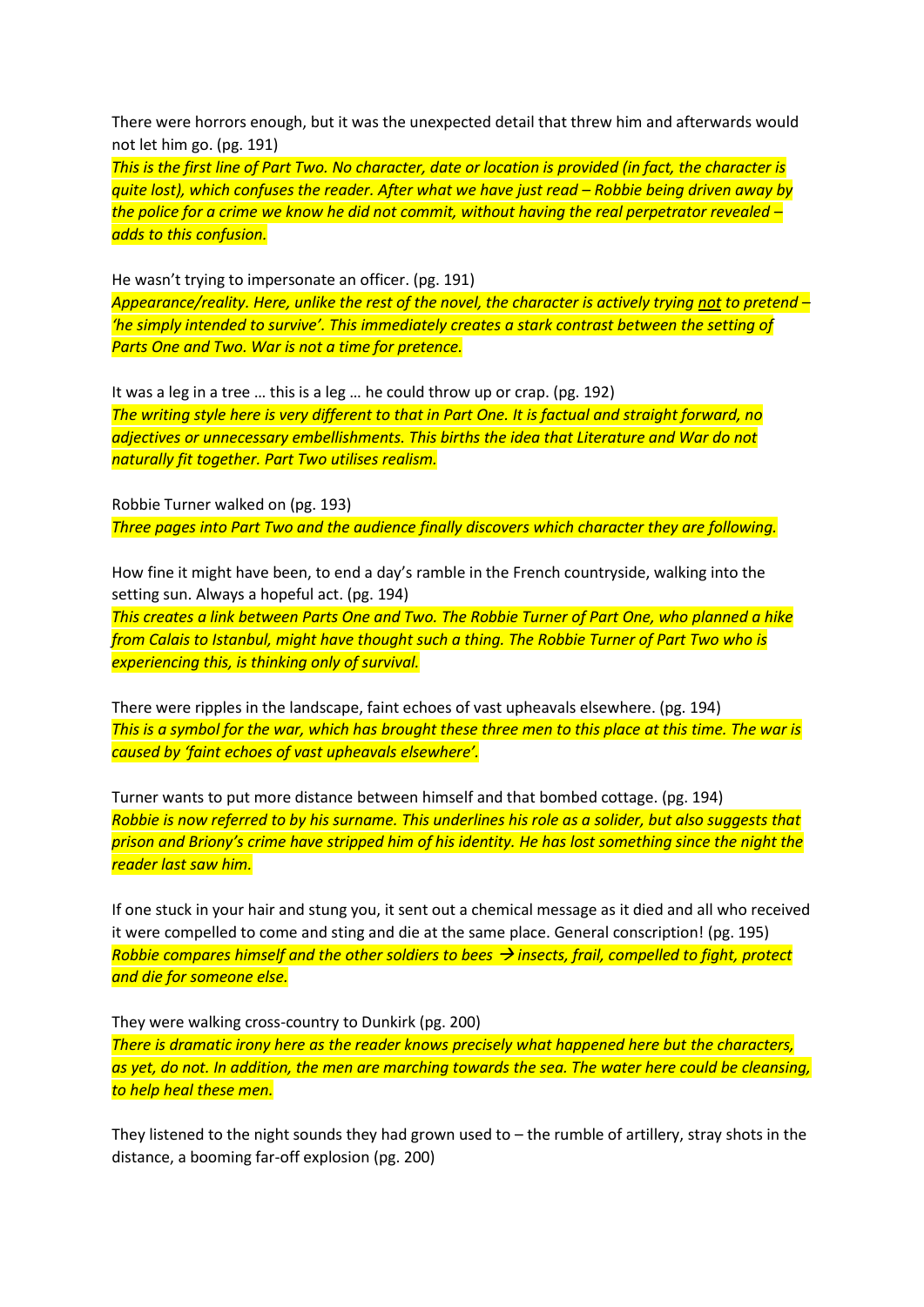*These are not normal sounds to hear at night. The fact that the men are used to these sounds underlines the horror of war.*

'All that fighting we did twenty-five years ago. All those dead. Now the Germans back in France. In two days they'll be here, taking everything we have. Who would have believed it?' (pg. 201) *The futility of war. It has achieved nothing.*

The wound throbbed uncomfortably, each beat precise and tight. (pg. 202) *Robbie has a piece of shrapnel buried inside his abdomen, emphasising the damage of the war, in that, it cannot be escaped. This is poisoning him from inside and is symbolic of the damage caused by Briony's lie.*

The indifference with which men could lob shells into a landscape. Or empty their bomb bays over a sleeping cottage by a railway, without knowing or caring who was there. It was an industrial process … where a child's limb in a tree was something that ordinary men could ignore. (pg. 202) *This is a condemnation of war in general, not just one side.*

They need never see the end result – a vanished boy … thinking of another vanished boy. (pg. 202) *Robbie sees himself as the boy dead in the cottage, sees the waste of life and loss of potential and mourns for it.*

Watch the flashes in the southern sky. (pg. 203)

*One normally watches the sunrise. This underlines the horror of war, when the beauty of nature (the sunrise, the sounds of animals etc. at night) are replaced with the effects of war.*

In the nightmare of the dark, All the dogs of Europe bark. (pg. 203) *This is a quotation from 'In Memory of W.B. Yeats' by Auden. The poem mourns the loss of Yeats but this particular section – the beginning of stanza three – talks about the beginning of World War II. This intertextual link, passed onto Robbie in a letter from Cecilia, marks this Part Two as distinctly anti-war.*

They pursued him the old themes. (pg. 204) *This is a very literary word choice.*

So they wrote about literature, and used characters as codes … Tristan and Isolde, the Duke Orsino and Olivia (and Malvolio too), Troilus and Criseyde, Mr Knightley and Emma, Venus and Adonis. Turner and Tallis. Once, in despair, he referred to Prometheus, chained to a rock, his liver devoured daily by a vulture. Sometimes she was patient Griselde. Mention of 'a quiet corner in a library' was a code for sexual ecstasy. (pg. 204)

*The power of literature. (See Literary Couples in Atonement worksheet for background on the couples). By comparing Robbie and Cecilia to these couples, Briony (who has, of course, written this part of the novel as well), suggests that they belong in this pantheon, a doomed love affair for the ages. Here literature and sex are explicitly linked. It is thus notable that Robbie and Cecilia's only sexually intimate moment occurs in a library.*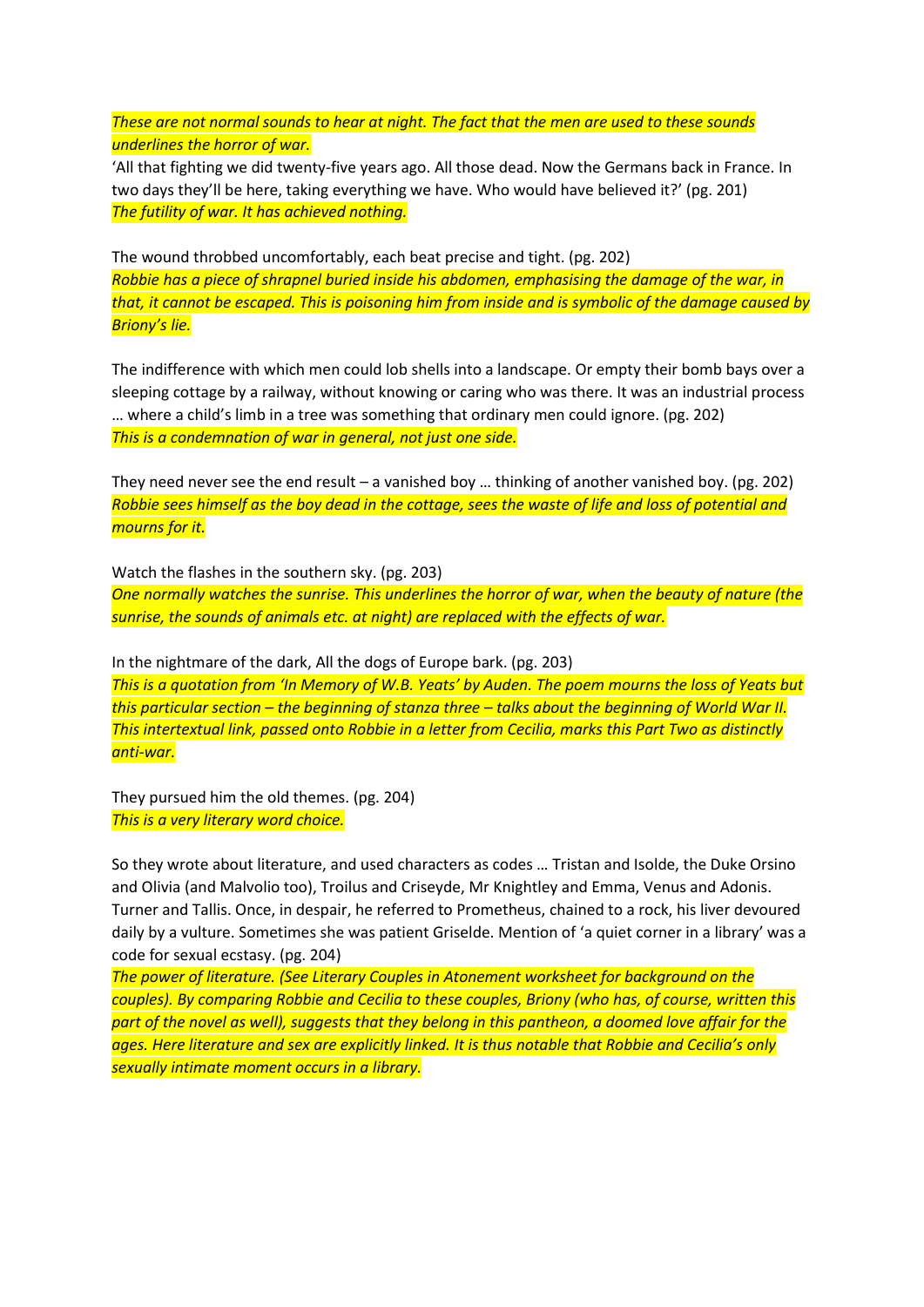When she wrote, 'I went to the library today to get the anatomy book I told you about. I found a quiet corner and pretended to read', he knew she was feeding on the same memories that consumed him every night, beneath thin prison blankets. (pg. 205) *Masturbation is implied here and the link between literature, sex and the couple is only strengthened. The only anatomy book the reader has any awareness of is Robbie's copy of 'Gray's Anatomy' with its page on the vagina, which caused him to confuse the letters in Part One. This again, furthers the link between literature and sex.*

She found a cottage in Wiltshire. (pg. 207) *Symbolism of the cottage their happy ending, normalcy.*

It may have been the first touches of green along the French lines, and the haze of bluebells glimpsed through the woods (pg. 211) *Symbolism, a time of change, the beginning of life.*

I get the impression she's taken on nursing as a sort of penance. (pg 212) *This is the letter Cecilia has written to Robbie, presented in full, nor paraphrased. Thus, it is written in Cecilia's voice, not Briony's. Penance links to the idea of atonement.*

First his own life ruined, then everybody else's. (pg. 217) *Robbie acts in a completely irrational manner, which only his perspective makes understandable. This is the effect of the shrapnel in him and, thus, the war in general.*

Turner and the corporals tramped through typewriter ribbon spools spilling from their boxes. (pg. 218)

*The futility of words compared to war.*

And it was hot now. (pg. 219) *The heat creates a link with the first part of the novel, which took place in the middle of a heat wave.*

He walked / across / the land / until / he came / to the sea. A hexameter. Five iambs and an anapaest was the beat he tramped now. (pg. 219)

*This is a very literary reference, and clearly comes from the writer. It is also fitting that Robbie, who so often references poetry, thinks about this now. Iambic pentameter mimics natural step. The anapaest emphasises something is wrong with Robbie, he is walking differently, perhaps due to his injury.*

On account of being 'orribly and onerously overrun from all directions. (pg. 221) *It is his accent which creates this alliteration. This underlines the message (which is quite a serious one) in a light-hearted manner.*

Turner put himself at the disposal of the RAMC captain and helped on the stretcher parties bringing in the wounded. (pg. 223) *Robbie is finally getting to doctor.*

The quantity of blood obscured the textbook details. (pg. 223) *Again, the realities of war overwhelm academia and literature.*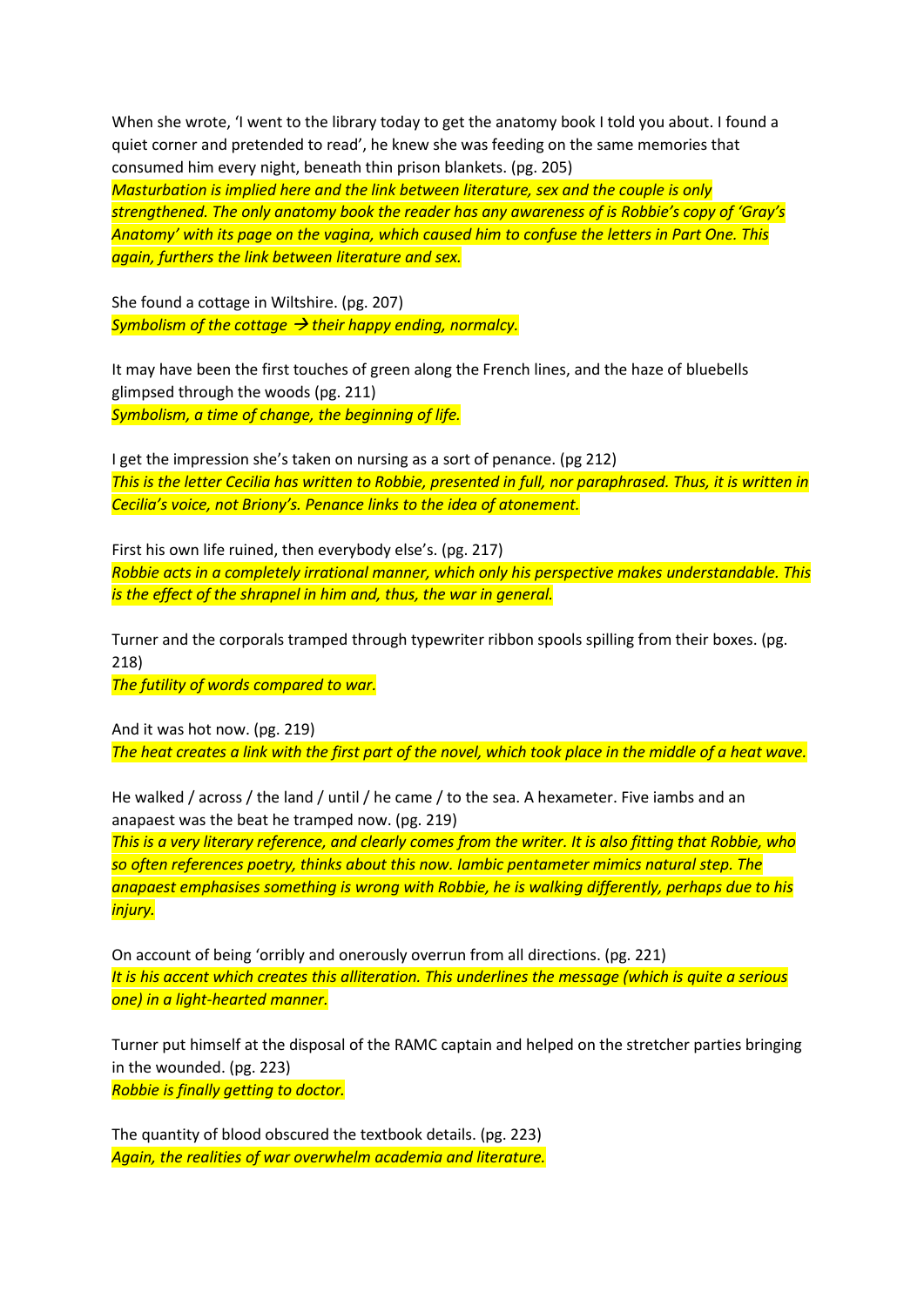'Twas ostensibly ominous in the overview To be 'orribly and onerously overrun. (pg. 225) *This is reminiscent of Briony and her prologue for the 'Trials of Arabella'.*

Which he had come to treat link a sacred site … They lay on the far side of a great divide in time, as significant as BC and AD … It was a kind of genuflection. (pg. 226) *Religious imagery recurs throughout this section.*

The story could resume. (pg. 227) *Despite everything which has happened, Robbie still considers his life a story.*

Who would care? Who could ever describe the confusion, and come up with the village names and the dates for the history books? And take the reasonable view and begin to assign blame? No one would ever know what it was like to be here. (pg. 227)

*Again, words and literature cannot compare to the horror of war. 'No one would know' or 'describe' and yet that is precisely what Briony is attempting to do here.*

Find Cecilia and love her, marry her, and live without shame. (pg. 228) *This is Robbie's plot.*

How to begin to understand this child's mind? (pg. 229) *This is a misunderstanding, much like Briony's.*

In the deserts of the heart/Let the healing fountain start. (pg. 242) *Another line from 'In Memory of W.B Yeats by Auden. This one recalls the fountain of Part One, but the word 'healing' suggests that this fountain has the power to cleanse or heal the damage caused by the first.*

A beefy lance-corporal with a sledgehammer was smashing typewriters and mimeograph machines. (pg. 242)

*Literature is of no use in war.*

A chaplain and his clerk were dousing cases of prayer books and bibles with petrol. (pg. 243) *Not only are they burning books, these are religious books. Where is God in this war?*

In the lucid freedom of his dream state, Turner intended to shoot the officer through the chest. (pg. 246)

*We are privy to his logic, however his irrational and illogical actions are beginning to alarm.*

His gun had gone – he couldn't remember where (pg. 247) *The reader has already seen him through this way. The fact that Robbie can't remember this not only ties to the idea of memory being unreliable, but also hints at the severity of his injury.*

A solitary sunbather in his underpants, face-down on a towel, had patches of uneven sunburn on his shoulders and legs – pink and white like a strawberry and vanilla ice-cream. (pg. 249) *This simile – the comparison of the sunbather's sunburned skin to ice-cream – adds to the holiday atmosphere, which is completely at odds with the gravity of the situation.*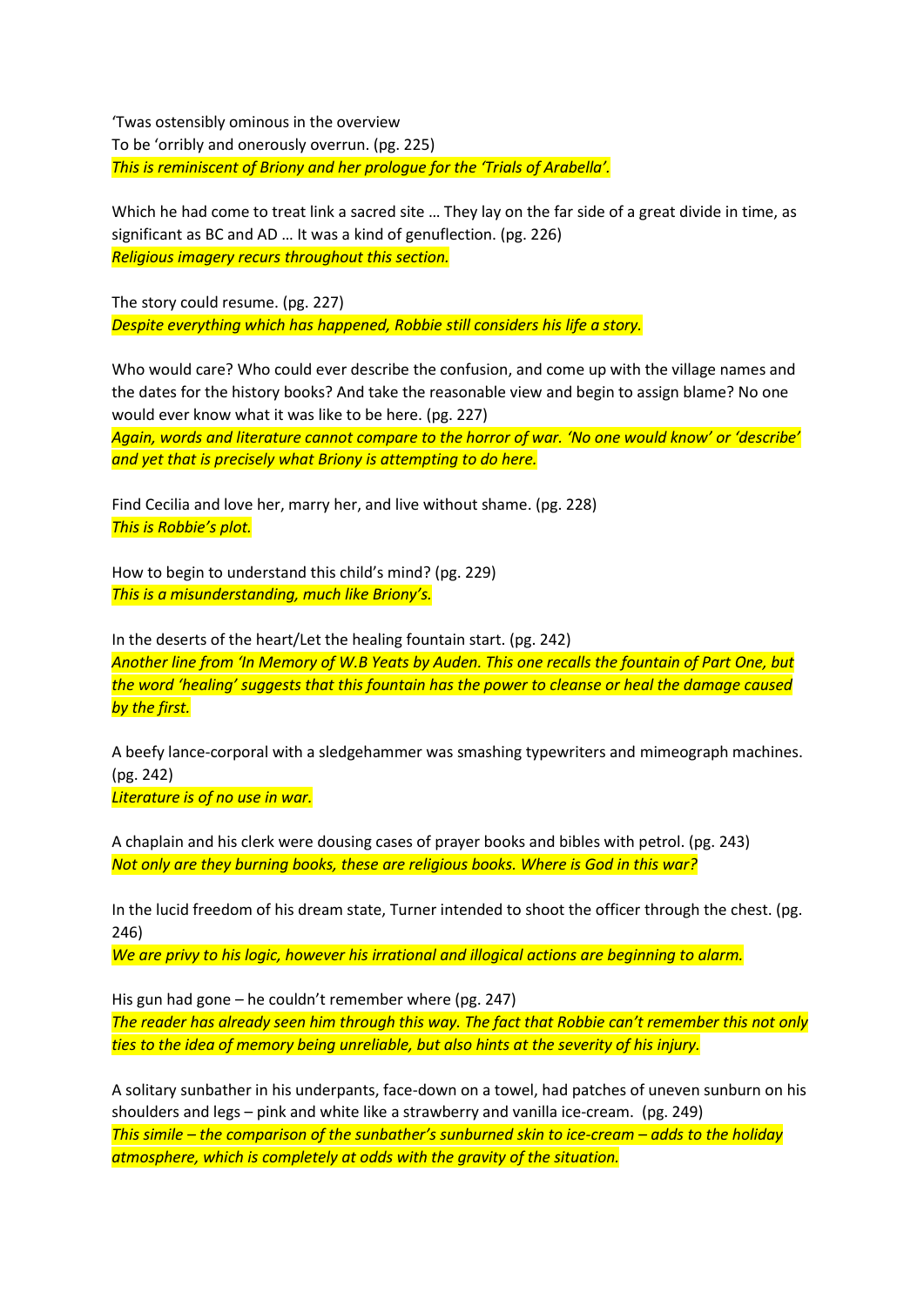She looked right into him and saw his faults, and knew he'd been in prison. (pg. 254) *Robbie is projecting this onto the woman, whom he believes to be a gypsy.*

But Turner, feeling a familiar unreality taking hold, could not discount the possibility that the woman was possessed of certain powers … 'There's something not right with you, Guv'nor.' … He was certain now that if they did not capture the pig, they would never get home … As a child, Turner had once tried to persuade himself that preventing his mother's sudden death by avoiding the pavement cracks outside his school playground was nonsense. But he had never trodden on them and she had not died. (pg. 255)

*Robbie's actions, which throughout this part, have slipped into irrationality, become more and more so in this extract, to the point that Nettle is able to identify that something is wrong with him. This rapid increase creates tension but also foreshadows his imminent death.*

One man did not get up, but lay awkwardly across the stairs, his legs higher than his head, and screaming hoarsely, almost inaudibly, as though in a panicky dream. Someone held a lighter to his face and they saw his bared teeth and flecks of white in the corners of his mouth. He had broken his back, someone said, but there was nothing anyone could do, and now men were stepping over him with their blankets and bolsters, and others were jostling to go up. (pg. 258)

*The brutality of war is described in a matter-of-fact manner, which makes this brutality all the more horrific, as it implies that it has become the norm.* 

This was the moment Turner chose to describe to Nettle the kind of place that he had in mind for dinner. He embellished to make his point, adding French windows open onto a wrought-iron balcony through which an ancient wisteria threaded, and a gramophone on a round table covered by a green chenille cloth, and a Persian rug spread across a chaise longue. (pg. 259) *This is completely absurd. There is no such restaurant in Dunkirk and certainly no such restaurant during war times. This description highlights just how much affected Robbie is by his injury.*

Had he always taken for granted the strangeness of these names? (pg. 262) *About Briony and Cecilia. This emphasises the theme of class. Both of these names are associated with the upper-class and it is only with distance from the house that Robbie is able to identify this.*

The water tasted metallic. (pg. 263) *The suggestion is that he is tasting blood.*

The unease was not confined to the hospital. (pg. 269)

*This is the opening sentence of Part Three. Much like with Part One, it is unclear where or with whom we are. It is very possible that the point of view character could still be Robbie. However, by the end of the paragraph Briony is named and it becomes clear that we have, once again, switched characters.*

Empty beds spread across the ward, and through other wards, like deaths in the night. (pg. 270) *This is an odd simile, given that we are now in a hospital, and that Briony has just informed the reader that the empty beds are due to patients being discharged. This simile suggests the deaths that are still to come and foreshadows the revelation of Robbie's death, who, after the last lines of Part Two, died in the night.*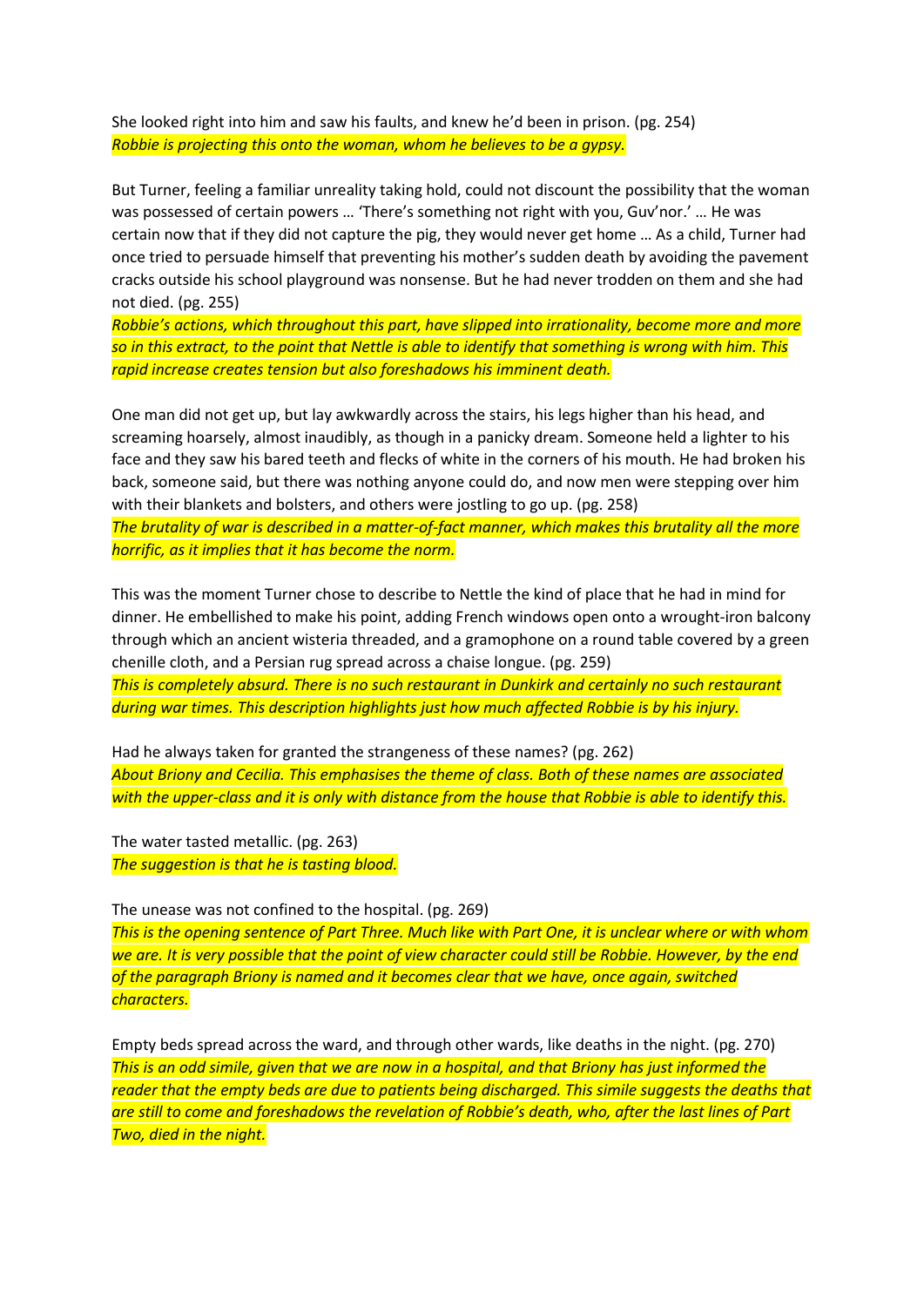She reread and committed to memory the commandment: in no circumstances should a nurse communicate to a patient her Christian name. (pg. 272)

*Briony, like Robbie, has lost her first name. She is known by Tallis – she has also lost part of her identity, however this is deliberate on her part, as a sort of 'penance'. In the narrative, she is still referred to as Briony, not Tallis, suggesting this fact and emphasising that her loss is nothing compared to Robbie's.*

Between tasks, perhaps a dozen times a day, the students scrubbed their cracked and bleeding chilblained hands under freezing water. (pg. 272)

*Briony, here, is constantly washing her hands in the 'war on germs', this also suggests an attempt to cleanse herself of the crime she has committed.*

It seemed theatrical to Briony. (pg. 277)

*Another reference to the theatre and thus, pretending and artifice. Briony has clearly changed greatly, or at least she believes she has, since Part One where she was the theatrical character.*

The oldest of the children … had got into the fountain, climbed onto the statue and snapped off the Triton's horn and his arm, right down to the elbow … Betty accused the boy of throwing it in the lake … There was talk of draining the lake … the cows had been moved into three fields on the north side so that the park could be ploughed up for corn. A mile and a half of iron fencing dating from the 1750s had been taken away to be melted down to make Spitfires. Even the workmen who removed it said it was the wrong kind of metal. A cement and brick pillbox had been built down by the river, right on the bed, among the sedges, destroying the nests of the teal and grey wagtails … Wretched Betty dropped Uncle Clem's vase carrying it down and it shattered on the steps. (pg. 278-279) *This is the news from the Tallis home communicated to Briony in a letter from her mother. The destruction of the fountain and the digging up of fencing from the 1750s is symbolic of the destruction of this particular class of society, which after the war ceased to exist in the same way. That it is Triton's conch (or horn) arm that is broken, suggests an inability to calm either the war or the events Briony put into motion when she lied. The arm is then suspected to have been thrown into the lake (which is artificial), tying back into the water motif. Two items which were closely related to Robbie and Cecilia's relationship (the fountain and the vase) are now broken and unable to be repaired – the arm has disappeared and the vase 'shattered on the steps', suggesting that the couple are also doomed never to be together again. The war effort has not only destroyed class in society, it has also had an impact on the natural world – forcing the cows to be moved and destroying the nests of the wagtails.*

Simple accounts of her day which increasingly shaded off into fantasy. (pg. 280) *Foreshadows the idea that the novel will do the same.*

She liked to write out what she imagined to be their rambling thoughts. (pg. 280) *Briony is talking about the patients, however this is precisely what she does with Robbie and Cecilia in Part One.*

She thought of herself as a kind of medical Chaucer. (pg. 280) *Geoffrey Chaucer is most famous for his 'Canterbury Tales', about a number of people making a pilgrimage to Canterbury to visit the shrine of St Thomas Becket. By describing herself as a 'medical Chaucer' Briony suggests that she, too, is on a pilgrimage, this time for atonement.*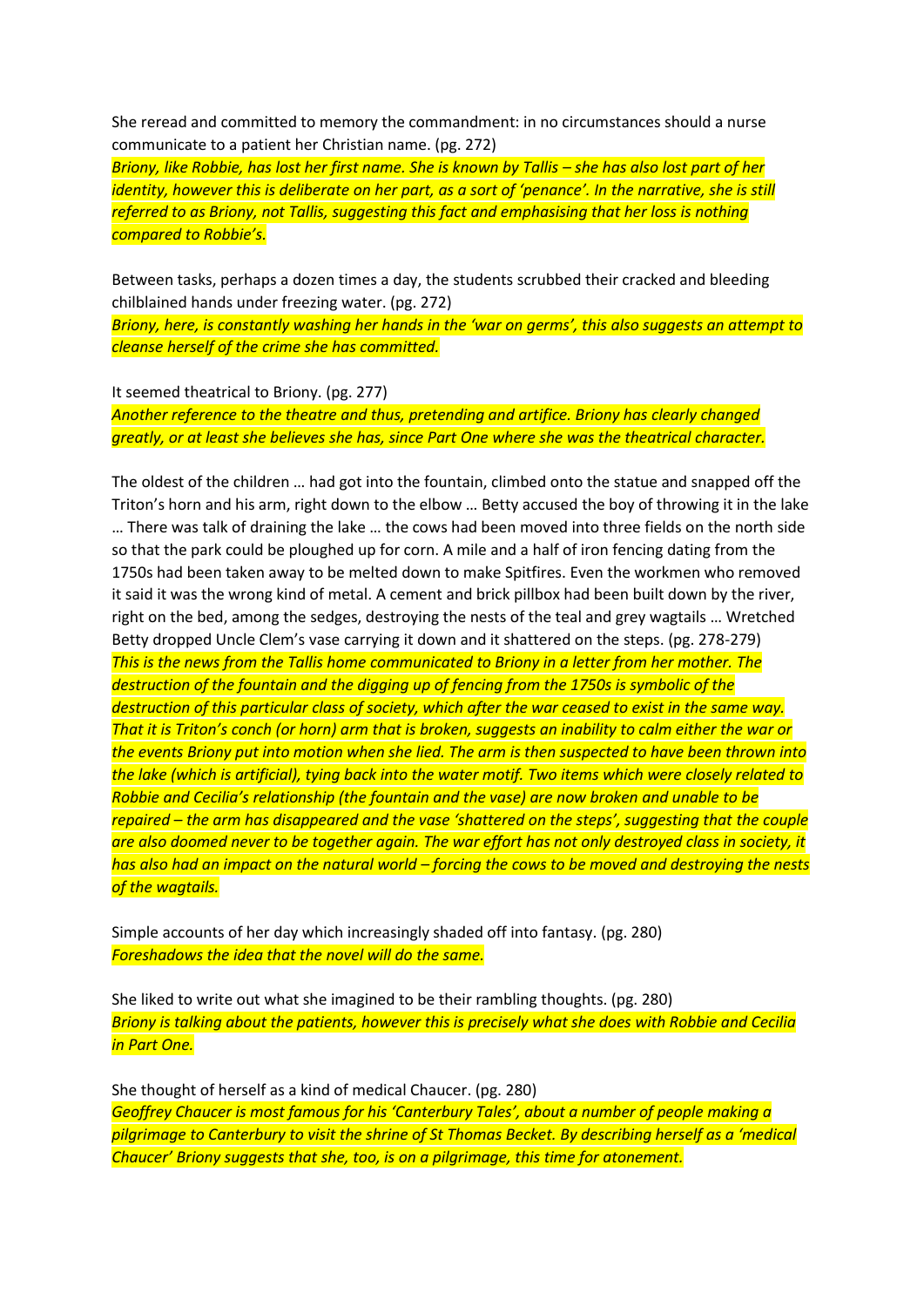In later years she regretted not being more factual … At the time, the journal preserved her dignity: she might look and behave like and live the life of a trainee nurse, but she was really an important writer in disguise. (pg. 280)

*There is a change in perspective here as the elder Briony reflects back on her time as a nurse at the hospital. Despite her changes, she still has the ego of the Part One Briony.*

The age of clear answers was over. So was the age of characters and plots. Despite her journal sketches, she no longer really believed in characters. They were quaint devices that belonged to the nineteenth century. The very concept of character was founded on errors that modern psychology had exposed. Plots too were like rusted machinery whose wheels would no longer turn. A modern novelist could no more write characters and plots than a modern composer could a Mozart symphony. It was thought, perception, sensations that interested her, the conscious mind as a river through time, and how to represent its onward roll, as well as all the tributaries that would swell it. (pg. 281)

*It is notable that Briony would choose a river as a simile to represent the conscious mind. It not only relates to the recurring water motif, but suggests that memory and thought is fluid. Here Briony is praising the modernist style of writing, namechecking Virginia Woolf in particular, as an influence. For the modernists, style and experimentation in technique was of the utmost importance and parts of this influence still remain in Part One.*

Briony was more than implicated in this union. She had made it possible. (pg. 285) *Talking about Paul and Lola. This is the first indication the readers gets that Paul is responsible for Lola's rape.*

White, soft-skulled babies. (pg. 287)

*This is quite a horrific description on what is meant to be a pleasurable morning. The nurses have been given the morning off, however this description of soft skulls, foreshadows the imminent arrival of the injured soldiers at the hospital that afternoon.*

Briony's thoughts remained fixed on her themes. (pg. 288) *Much like Robbie who considers his own themes.*

She thought too how one of these men might be Robbie, how she would dress his wounds without knowing who he was, and with cotton-wool tenderly rub his face until his familiar featured emerged, and how he would turn to her with gratitude, realise who she was, and take her hand, and in silently squeezing it, forgive her. (pg. 298)

*This is a very childish, almost Romantic notion, which is clearly influenced by stories.*

Damp sweaty battledress whose pockets contained rancid food along with the sodden crumbs of Amo bars. (pg. 304)

*Amo is Paul Marshall's company and here, paired with 'sweaty battledress' and 'rancid food' has incredibly negative connotations.*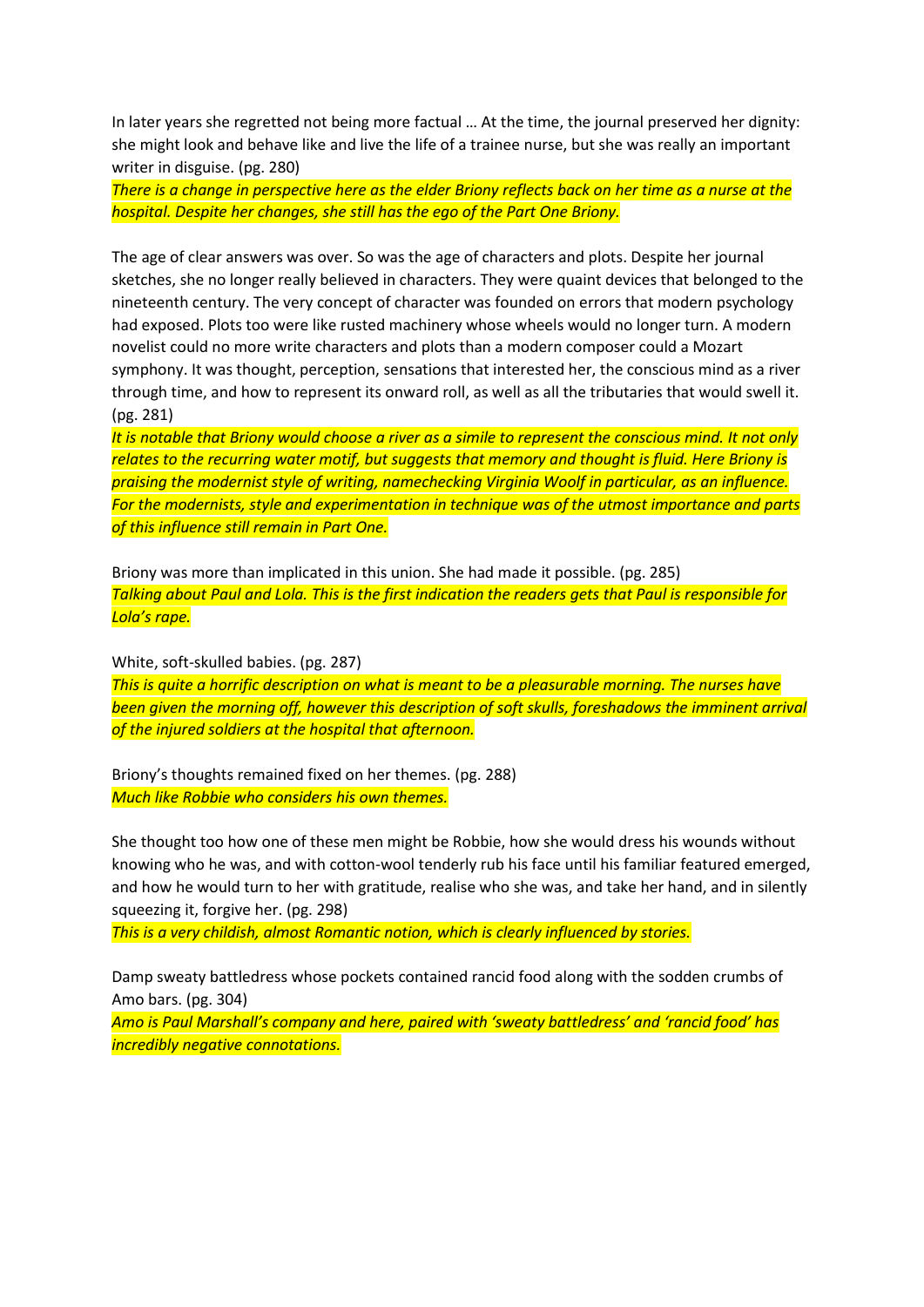We found *Two Figures by a Fountain* arresting enough to read with dedicated attention … There are some good images – I liked 'the long grass stalked by the leonine yellow of high summer' – and you capture a flow of thought, and represent it with subtle differences in order to make attempts at characterisation. Something unique and unexplained is caught. However, we wondered whether it owed a little too much to the techniques of Mrs Woolf … One is intrigued by her resolve to abandon the fairy stories and home-made folk tales and plays she has been writing (how much nicer if we had the flavour of one) … A young man and woman by a fountain, who clearly have a great deal of unresolved feeling between them, tussle over a Ming vase and break it. (More than one of us here thought Ming rather too priceless to take outdoors? Wouldn't Sevres or Nymphenburg suit your purpose?) The woman goes fully dressed into the fountain to retrieve the pieces. Wouldn't it help you if the watching girl did not actually realise that the vase had broken? … Simply put, you need the backbone of a story. (310-312)

*This is a critique of Briony's first attempt to write Part One of the novel from Cyril Connolly, editor of 'Horizon' literary magazine. The 'long grass stalked by the leonine yellow of high summer' appears on page 38 and has remained, obviously, thanks to the compliment in this letter. By including the letter as it was written, not paraphrased, and making reference to a sentence which remains in this version of the novel, and which the reader can go back and locate, draws attention to the novel as written and fictional – a postmodern technique. Note differences between the first draft and the version we are reading: it is a Ming vase rather than a Meissen and Cecilia jumps into the fountain fully dressed. These suggest that Briony has either decided to change the details to make her first draft fictional, or details have been changed over the course of the writing. Connolly says that 'wouldn't it help you if the watching girl did not actually realise that the vase had been broken'. These two things make the reader doubt everything they have read before. He also writes that it would have been 'nicer if we had a flavour of one' of her plays, and thus, an extract from 'The Trials of Arabella' is included in Part One.* 

You apologise, in passing, for not writing about the war … As you will see, we do not believe that artists have an obligation to strike up attitudes to the war … Warfare as we remarked, is the enemy of creative activity. (pg. 315)

*This highlights literature's inadequacy in responding to war.*

None of this could conceal her cowardice. Did she really think she could hide behind some borrowed notions of modern writing, and drown her guilt in a stream – three streams! – of consciousness? (pg. 320)

*Briony reflecting on her first draft of 'Two Figures by a Fountain'. She discovers that the style and technique from modernism is insufficient to bury her guilt. McEwan (as cited in Finney) states that in this first draft Briony "is burying her conscience beneath her stream of consciousness", indicating that there are moral consequences to this modernist focus on style.*

She came at last to a confluence of shabby streets which she assumed from the detached quarter of her map was Stockwell. (pg. 322)

*A comparison can be made here between Briony's journey to see Cecilia and for atonement, and to Robbie's death march to Dunkirk.*

She had been imagining the scene of a crime, a gothic cathedral. (pg. 322) *Link to Gothic literature and 'Northanger Abbey', in which Catherine Morland imagines horrific crimes influenced by the literature she reads.*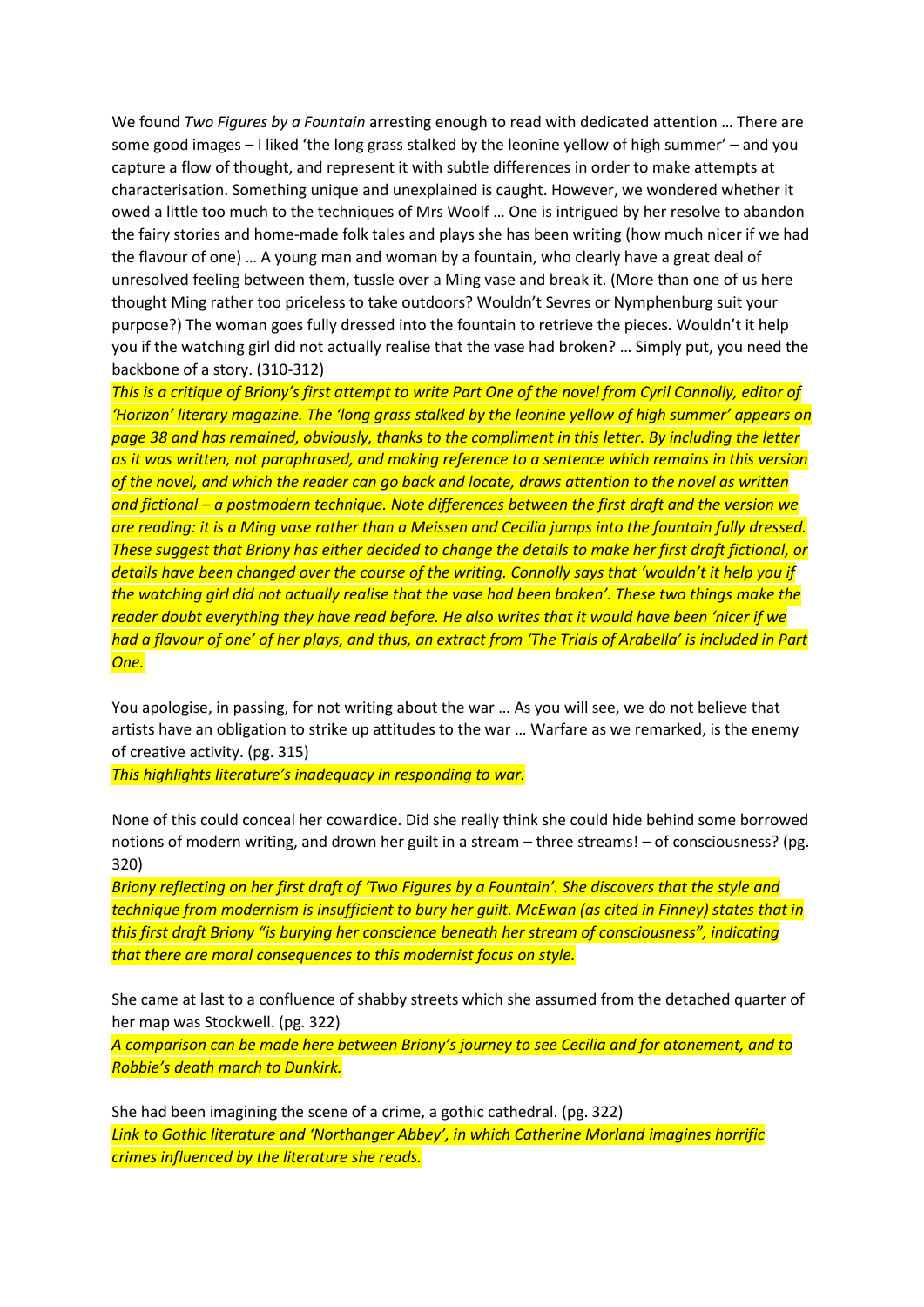She left the café, and as she walked along the Common she felt the distance widen between her and another self, no less real, who was walking back towards the hospital. (pg. 329) *This is the real Briony, heading back towards the hospital, as the reader will discover soon enough.*

At the bottom were *Gray's Anatomy* and a collected Shakespeare, and above them, on slenderer spines, names in faded silver and gold – she saw Houseman and Crabbe. (pg. 335) *These are Robbie's books, a witness to Briony's plea for forgiveness and her search for atonement.*

Now she had seen him walk across the room, the other possibility, that he could have been killed, seemed outlandish, against all the odds. It would have made no sense. (pg. 338) *Why would Robbie's death have made no sense to Briony? It would not have been ordered, she would not have been able to set things right. It would have made for an unfinished story.*

'Growing up.' (pg. 342)

*Briony claims it is growing up which has made her certain about Robbie's innocence. This confirms that this is a coming of age story for her.*

'And if you can remember anything at all about Danny Hardman, where he was, what he was doing, at what time, who else saw him – anything that might put his alibi in question, then we want to hear it.' (pg. 345)

*Robbie and Cecilia believe that Danny Hardman is responsible for Lola's rape. They suspect him due to his lower class (despite also being a servant's son, Robbie has been educated which places him above Danny in the social hierarchy). Later, when Briony reveals that it was Paul Marshall, Robbie 'But I can't imagine him with Lola Quincey' (pg. 347), demonstrating that they are blinded by their own prejudices to the obvious.*

They stood outside Balham tube station, which in three months' time would achieve its terrible form of fame in the Blitz. (pg. 348)

*This is also where Cecilia will die.*

She knew what was required of her. Not simply a letter, but a new draft, an atonement, and she was ready to begin.

## BT

London 1999 (pg. 349)

*This ending to Part Three pulls the reader out of the narrative, drawing attention to the written nature of the novel and forcing them to question what is real and what is not. By describing her new draft as 'an atonement', it is clear that this story is Briony's penance.*

Today, on the morning of my seventy-seventh birthday, I decided to make one last visit to the Imperial War Museum library in Lambeth. (pg. 353)

*This is the first time the first person pronoun is used in the novel. This makes it clear that this person is the author of what has come previously. The initials at the end of Part Three confirm this person as Briony.*

I have vascular dementia, the doctor told me. (pg. 354) *There is an irony in the fact that Briony, who has spent her life chronicling the events of one day in 1935, and whose work has been concerned largely with memory is now losing hers.*